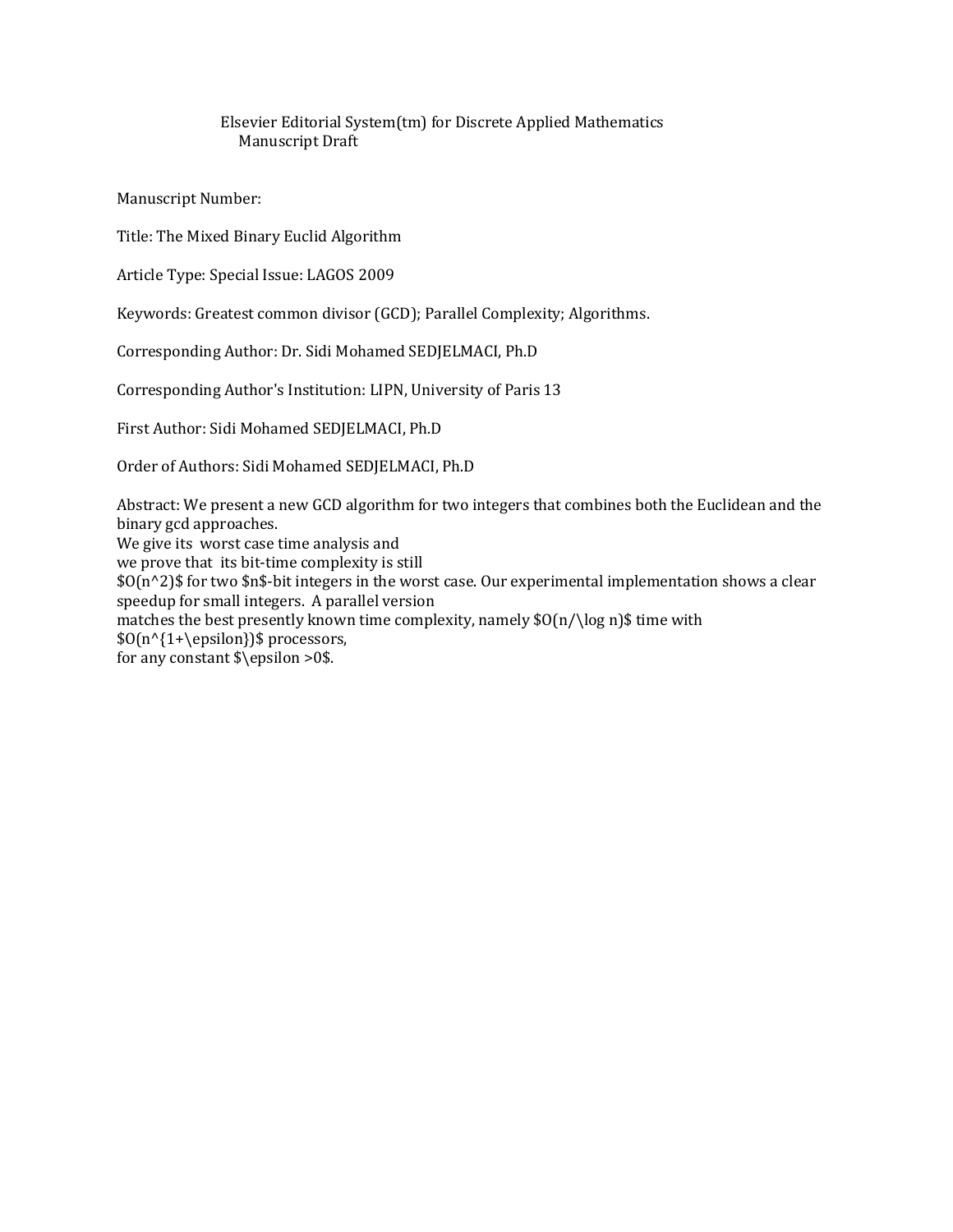# The Mixed Binary Euclid Algorithm

Sidi Mohamed Sedjelmaci

LIPN CNRS UMR 7030 Université Paris-Nord Av. J.-B. Clément, 93430, Villetaneuse, France Email: sms@lipn.univ-paris13.fr

Kenneth Weber

Department of Computer Science and Information Systems Mount Union College Alliance, OH 44601, USA Email: weberk@muc.edu

#### Abstract

We present a new GCD algorithm for two integers that combines both the Euclidean and the binary gcd approaches. We give its worst case time analysis and we prove that its bit-time complexity is still  $O(n^2)$  for two *n*-bit integers in the worst case. Our experimental implementation shows a clear speedup for small integers. A parallel version matches the best presently known time complexity, namely  $O(n/\log n)$  time with  $O(n^{1+\epsilon})$  processors, for any constant  $\epsilon > 0$ .

Keywords: Greatest common divisor (GCD); Parallel Complexity; Algorithms.

# 1. Introduction

Given two integers a and b, the greatest common divisor (GCD) of a and b, denoted  $gcd(a, b)$ , is the largest integer which divides both a and b. Applications for GCD algorithms include computer arithmetic, integer factoring, cryptology and symbolic computation.

Most GCD algorithms follow the same idea of reducing efficiently  $u$  and  $v$ to u' and v', so that  $gcd(u, v) = gcd(u', v')$  [14]. These transformations are applied several times till a pair  $(u', 0)$  is reached. Such transformations, also called reductions, are studied in a general framework in [14].

For very large integers, the fastest GCD algorithms [1, 13, 17, 18] are all based on a "half-gcd" procedure and compute the GCD in  $O(n \log^2 n \log \log n)$ time, where  $n$  is the size of the larger input. All these algorithms are recursive in nature and switch over to some other GCD algorithm that is more efficient for small inputs when the parameters in the recursive call become small enough.

Preprint submitted to Elsevier and the series of the March 18, 2010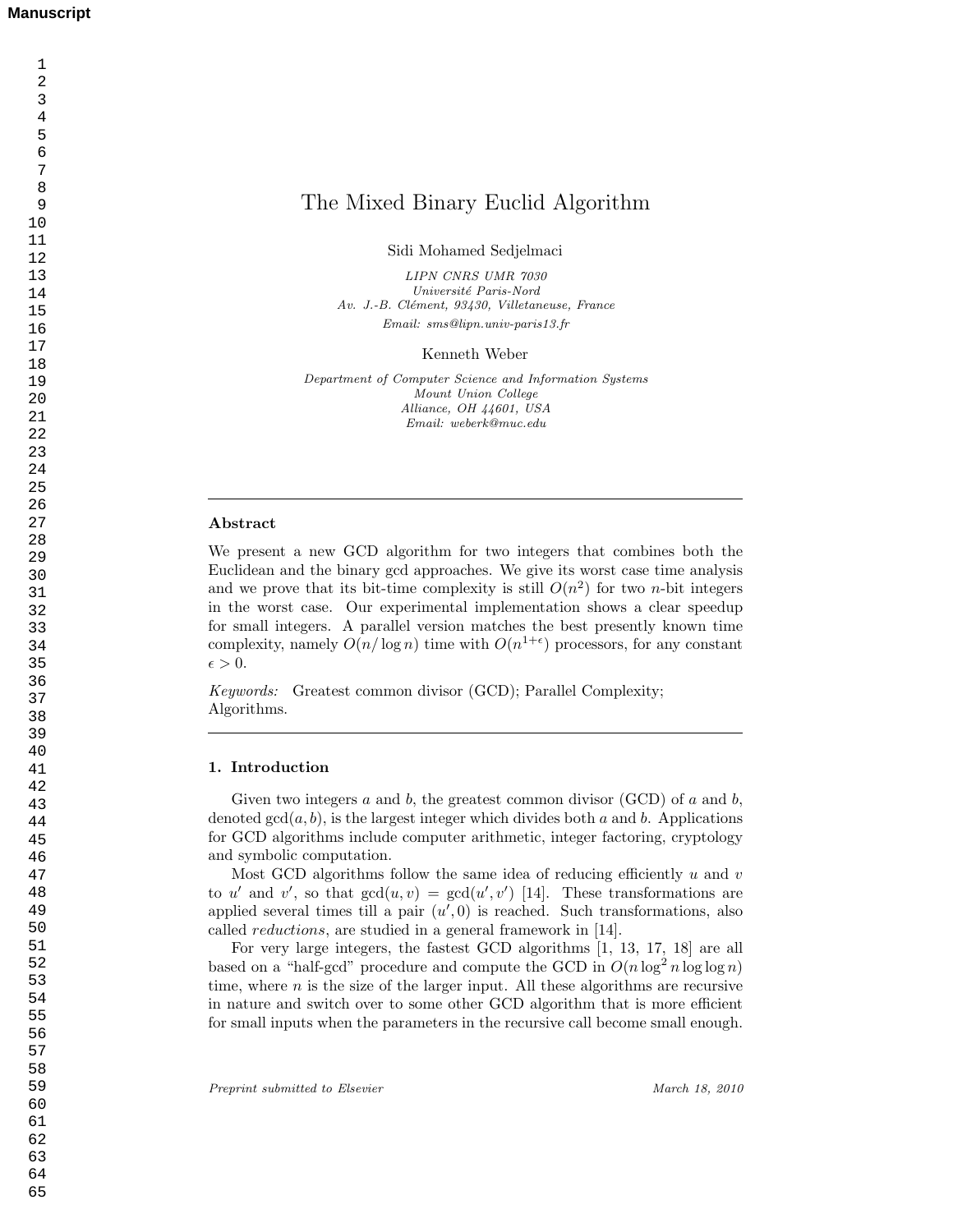In this paper, we are interested in small and medium size integers. Usually, the euclidean and the binary GCD algorithms work very well in practice for this range of integers. In Section 2, we present a new algorithm that alternates euclidean and binary reductions, obtaining a faster overall reduction to  $gcd(u', 0)$  than would be obtained by using either reduction exclusively. We give its worst case time complexity and a multi-precision version is suggested in Section 3. A parallel version is also suggested in Section 4. It matches the best presently known time complexity, namely  $O(\frac{n}{\log n})$  time with  $n^{1+\epsilon}$  processors,  $\epsilon > 0$  (see [3, 16, 15]). Section 5 describes single, double and multi-precision implementations of the sequential algorithm; timings of these implementations for pseudorandomly generated input pairs of various sizes are also provided, supporting our conclusion that the new algorithm is a good choice for small inputs in many circumstances.

#### 2. The Sequential Algorithm

#### 2.1. Motivation

Let us start with an illustrative example. Let  $(u, v) = (5437, 2149)$ . After one euclidean step, we obtain the quotient  $q = 2$  and the remainder  $r = 1139$ . On the other hand, we observe that, in the same time,  $u - v = 3288 = 2^3 \times 411$ and the binary algorithm gives  $\frac{u-v}{8} = 411$  which is smaller and easy to compute (right-shift). The reverse is also true, Euclid algorithm step may perform much more than the binary algorithm with some other integers, especially when the quotients are large. So, the idea is that, instead of choosing one of them, one may take the most of both euclidean and binary steps and combine them in a same algorithm. Note that a similar idea was suggested by Harris (cited by Knuth [9]) with a different reduction step.

**Lemma 1.** Let u and v be two integers such that v odd,  $u \ge v \ge 1$  and let  $r = u \pmod{v}$ . Then we have

- *i*) min {  $v r$ ,  $r$ ,  $\frac{r}{2}$  or  $\frac{v-r}{2}$ }  $\leq \frac{v}{3}$ <br>*ii*) gcd( $r$ ,  $\frac{v-r}{2}$ ) = gcd( $u$ ,  $v$ ), *if*  $r$  *is odd*
- $gcd(\frac{r}{2}, \tilde{v} r) = gcd(u, v), \text{ if } r \text{ is even.}$

PROOF. Note that either r or  $v-r$  is even, so that either  $\frac{r}{2}$  or  $\frac{v-r}{2}$  is an integer. The basic gcd property is  $\forall \lambda \geq 0$ ,  $gcd(u, v) = gcd(v, u - \lambda v)$ . Two cases arise: **Case** 1: *r* is even then  $v - r$  is odd. If  $r \leq \frac{2v}{3}$  then  $\frac{r}{2} \leq \frac{v}{3}$ , otherwise  $r > 2v/3$ and  $v - r < \frac{v}{3}$ . Moreover,  $gcd(\frac{r}{2}, v - r) = gcd(r, v - \overline{r}) = gcd(v, r) = gcd(u, v)$ . **Case** 2: r is odd then  $v - r$  is even. If  $v - r \leq \frac{2v}{3}$  then  $\frac{v-r}{2} \leq \frac{v}{3}$ , otherwise,  $v - r > 2v/3$  and  $r < \frac{v}{3}$ . On the other hand,  $gcd(\frac{v-r}{2}, r) = gcd(r, v - r)$  $gcd(v, r) = gcd(u, v).$ 

We derive, from Lemma 1, the following algorithm.

Algorithm MBE: Mixed Binary Euclid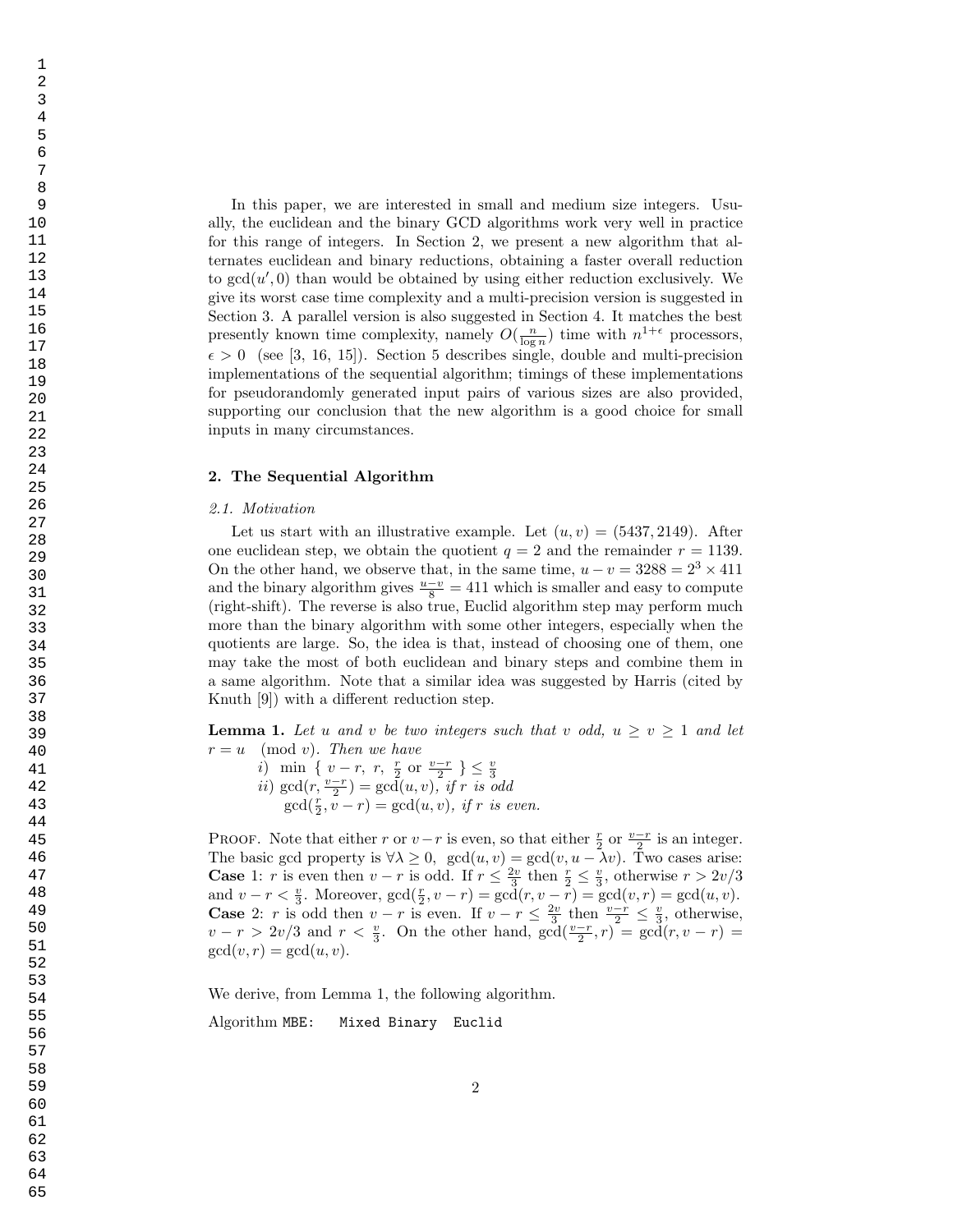```
Input: u>=v>=1, with v odd
Output: gcd(u,v)
      while (v>1)
           r=u \mod v; s=v-r;while (r>0 and r mod 2 = 0 ) r=r/2;
           while (s>0 and s mod 2 = 0 ) s=s/2;
           if (s < r) \{u = r; v = s; \}else {u=s; v=r; };
       endwhile
       if (v=1) return 1 else return u.
```
**Example:** With Fibonacci numbers  $u = F_{17} = 1597$  and  $v = F_{16} = 987$ , we obtain:

| q  | r    | reduction           |      |
|----|------|---------------------|------|
|    | 1597 | $\boldsymbol{u}$    |      |
|    | 987  | $\boldsymbol{\eta}$ |      |
| 1  | 610  | $r = u - qv$        |      |
|    | 377  | $s = v - r$         |      |
|    | 305  | r/2                 |      |
| 1  | 72   | r                   |      |
|    | 233  | $v-r$               |      |
|    | 9    | r/8                 |      |
| 25 | 8    | r                   |      |
|    | 1    | $v-r$               |      |
|    |      |                     | STOP |

Note that Euclid algorithm gives the answer after 15 iterations, and its extended version gives:  $-377 u + 610 v = 1 = \text{gcd}(u, v)$ , while MBE algorithm gives a modular relation  $(-55 u+89 v) = 8 = 2<sup>3</sup> gcd(u, v)$ , after 3 iterations. Moreover, we observe that the coefficients −55 and 89 are smaller than −377 and 610. We know that the cofactors of Bézout relation can be roughly as large as the size of the inputs (consider successive Fibonacci worst case inputs). So an interesting question is : What is the upper bound for the modular coefficients  $a$  and  $b$  in the relation  $au + bv = 2^t \gcd(u, v)$ ?

### 2.2. Complexity analysis

First of all, thanks to Lemma 1, we have an upper bound for the number of iterations of the main loop. We have  $(u, v) \rightarrow (u', v')$ , such that  $v' \leq v/3$ , so after k iterations, we obtain  $1 \le v/3^k < 2^n/3^k$  or,  $3^k < 2^n$ , hence a first upper bound  $k \leq |(\log_3 2) n|$ . So the algorithm is quadratic in bit complexity as the binary or Euclidean algorithms. However, the following lemma proves that the worst case provides a smaller upper bound for the number of iterations.

**Lemma 2.** Let 
$$
k \ge 1
$$
 and let us consider the sequence of vectors  $\begin{pmatrix} r_k \\ s_k \end{pmatrix}$  defined  
by  $\forall k \ge 1$ ,  $\begin{pmatrix} r_{k+1} \\ s_{k+1} \end{pmatrix} = \begin{pmatrix} 2r_k + 2s_k \\ 2r_k + s_k \end{pmatrix}$  and  $\begin{pmatrix} r_1 \\ s_1 \end{pmatrix} = \begin{pmatrix} 2 \\ 1 \end{pmatrix}$ .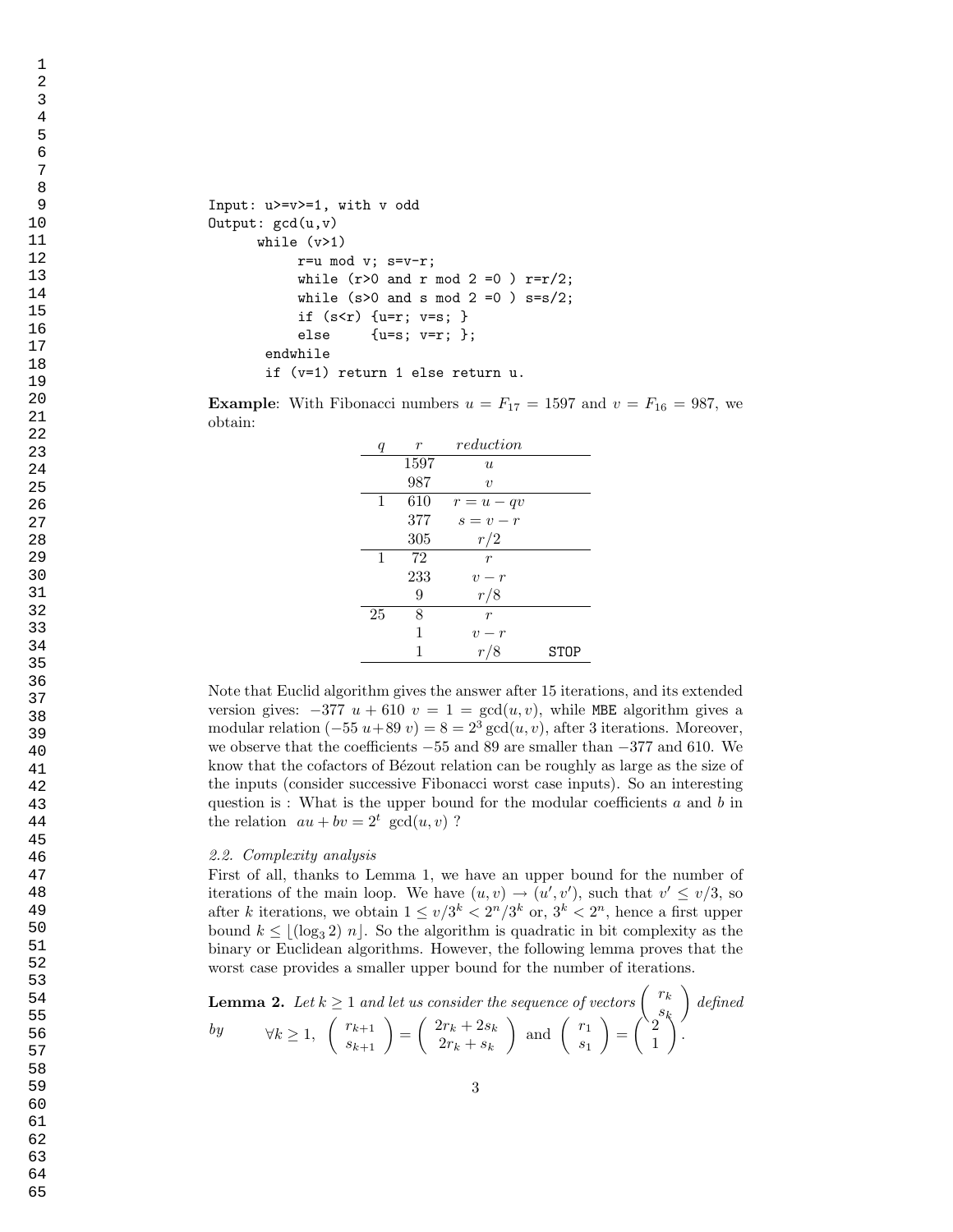Then the worst case of algorithm MBE occurs when the inputs  $(u, v)$  are equal to

$$
\left(\begin{array}{c} u_k \\ v_k \end{array}\right) = \left(\begin{array}{c} 2r_k + s_k = s_{k+1} \\ r_k + s_k = r_{k+1}/2 \end{array}\right),
$$

and the gcd is given after k iterations.

Proof. Roughly speaking, the worst case is reached when, at each time, the quotient is 1 (the smallest), only one division by 2 occurs and the output is the smallest one. We can easily prove by induction that

$$
\left\{\begin{array}{l}\forall k\geq 1,\ r_k\text{ is even, }s_k\text{ and }\frac{r_k}{2}\text{ are odd}\\\forall k\geq 2,\ \frac{r_k}{2}
$$

We call an *iteration*, each iteration of the (while  $v > 1$ ) loop. We prove by induction that, at each iteration k, we have  $q_k = 1$  and the triplets  $(r_k, s_k, \frac{r_k}{2})$ , for  $k \geq 2$ . After the first iteration with the inputs  $(u_k = 2r_k + s_k, v_k = r_k + s_k)$ , we obtain the triplet  $(r_k, s_k, \frac{r_k}{2})$  since  $r_k$  is even and  $\frac{r_k}{2}$  is odd. The relation  $\frac{r_k}{2}$  <  $s_k$  <  $r_k$  yields and the next quotient  $q_{k-1}$  will be  $q_{k-1} = \lfloor \frac{s_k}{r_k/2} \rfloor = 1$ . We repeat the same process with the new triplet $(r_{k-1}, s_{k-1}, \frac{r_k}{2})$  until we reach the triplet  $(r_1, s_1, \frac{r_1}{2}) = (2, 1, 1)$  which is the smallest output triplet possible.

EXAMPLE: For  $k = 7$  we have  $u_7 = 9805$  and  $v_7 = 6279$ . We obtain 7 iterations. Note that Euclid algorithm gives the answer after 12 iterations.

We give below the link between the maximum of iteration and the number of bits of the larger input integer.

**Proposition 1.** Let  $u \ge v \ge 11$  be two integers, where u is an n-bit integer. If k is the number of iterations when algorithm MBE is applied then

$$
k \le \lceil \frac{n}{\log_2 \lambda} \rceil
$$
, with  $\lambda = \frac{3 + \sqrt{17}}{2}$ .

PROOF. Let  $u \ge v \ge 11$  be two integers, where u is an n-bit integer, so that

$$
2^{n-1} \le u < 2^n. \text{ Let us denote } A = \begin{pmatrix} 2 & 2 \\ 2 & 1 \end{pmatrix}, \text{ so, for each } k \ge 1,
$$
\n
$$
\begin{pmatrix} r_{k+1} \\ s_{k+1} \end{pmatrix} = A \begin{pmatrix} r_k \\ s_k \end{pmatrix}.
$$

Let  $\lambda_1 = \frac{3+\sqrt{17}}{2}$  and  $\lambda_2 = \frac{3-\sqrt{17}}{2}$  be the enginevalues of A. Then the worst case occurs after k iterations with  $u \leq C (\lambda_1)^k < 2^n$ , where C is some positive constant. As a matter of fact we prove easily by induction or by diagonalization of matrix A, that  $\forall k \geq 1$ :

$$
\begin{cases}\n r_k = \frac{2}{\sqrt{17}} \left( \lambda_1^k - \lambda_2^k \right) \\
 s_k = \left( \frac{\sqrt{17}-1}{2\sqrt{17}} \right) \lambda_1^k + \left( \frac{\sqrt{17}+1}{2\sqrt{17}} \right) \lambda_2^k\n\end{cases}
$$

4

.

1

63 64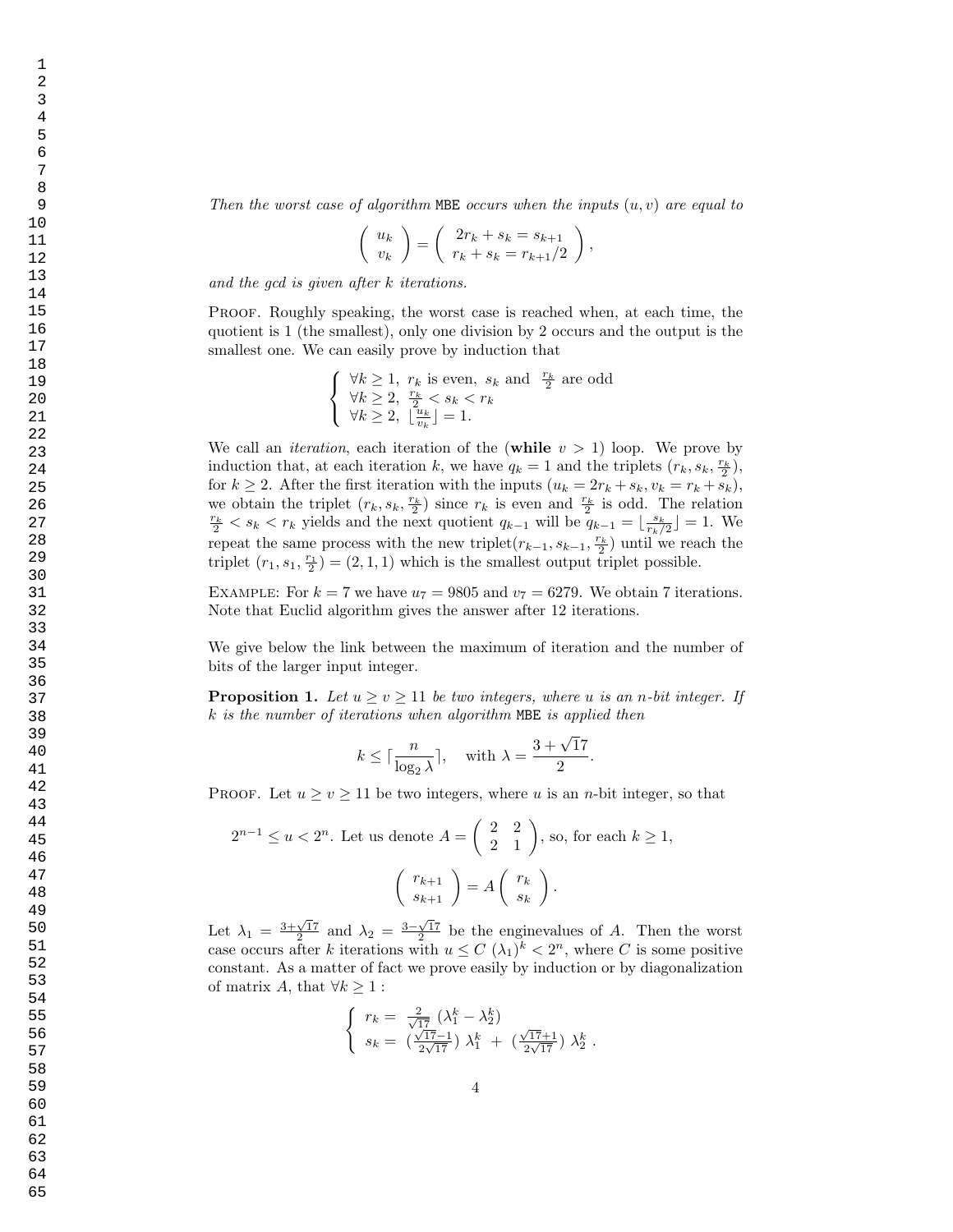Then, after a bit of calculation, we obtain

$$
k = \lfloor \frac{n}{\log_2(\lambda_1)} \rfloor + 1.
$$

REMARK: Note that  $k \sim (\frac{\log 2}{\log \lambda}) n \sim 0, 54 n$ , while, when euclidean algorithm is applied to *n*-bit integers, the number of iterations is bounded by  $k' \leq (\frac{\log 2}{\log \phi}) n \sim$ 1, 44 n, where  $\phi = \frac{1+\sqrt{5}}{2}$  is the golden ratio. Indeed, a first experiment on 1000 pairs of 32-bit integers shows that our algorithm is about 3 time faster than Euclid algorithm. More careful experiments show a clear speed up for certain ranges of input size. These experiments are detailed in section 5.

## 3. The Multi-precision Algorithm

In order to avoid long divisions, we must consider some leading bits of the inputs  $(u, v)$  for computing the quotients and some other last significant bits to know if either  $r = u \mod v$  or  $s = v - r$  is even. The algorithm is based on the following multi-precision reduction step (sketch) called MP-MBE. The integer  $m$ is a parameter choosen as in [14], it satisfies  $m = O(\log n)$ .

 $M = Id;$ 

**Step 1:** Consider  $u_1$  and  $v_1$  the first  $2m$  leading bits of respectively u and v. Similarly,  $u_2$  and  $v_2$  are the last 2m significant bits of respectively u and v.

**Step 2:** By Euclid algorithm, compute  $q_1 = \lfloor u_1/v_1 \rfloor$ . Compute  $r_1 = |u_1 - q_1v_1|$ and  $s_1 = v_1 - r_1$ . Similarly, compute  $r_2 = |u_2 - q_1 v_2|$  and  $s_2 = v_2 - r_2$  (see [14] for more details).

**Step 3:** Compute  $t_1$  and  $p_1$  such that  $r_2/2^{t_1}$  and  $s_2/2^{p_1}$  are both odd.

**Step 4:** Save the computations:  $M \leftarrow M \times N$ , where N is defined by: **Case** 1:  $r_2$  is even. If  $r_1/2^{t_1} \geq s_1$  then

$$
N = \begin{pmatrix} 1/2^{t_1} & -q/2^{t_1} \\ -1 & q+1 \end{pmatrix}
$$
, otherwise  $N = \begin{pmatrix} -1 & q+1 \\ 1/2^{t_1} & -q/2^{t_1} \end{pmatrix}$ .

**Case 2:**  $s_2$  is even. If  $s_1/2^{p_1} \geq r_1$  then

.

$$
N = \begin{pmatrix} -1/2^{p_1} & (q+1)/2^{p_1} \\ 1 & -q \end{pmatrix}, \text{otherwise } N = \begin{pmatrix} 1 & -q \\ -1/2^{p_1} & (q+1)/2^{p_1} \end{pmatrix}.
$$

EXAMPLE: Let u and v be two odd integers such that:  $u = 1617...309$ . and  $v = 1045...817$ . We obtain, in turn,  $N_1 = \begin{pmatrix} -1 & 2 \\ 1/4 & 1 \end{pmatrix}$  $1/4$   $-1/4$ ) and  $N_2 =$  $\begin{pmatrix} -1 & 5 \end{pmatrix}$  $1/4$  -1 ). Then the two steps are saved in the matrix  $M = N_2 \times N_1 =$ 

$$
\left(\begin{array}{cc}9/4 & -13/4\\-1/2 & 3/4\end{array}\right)
$$

1

63 64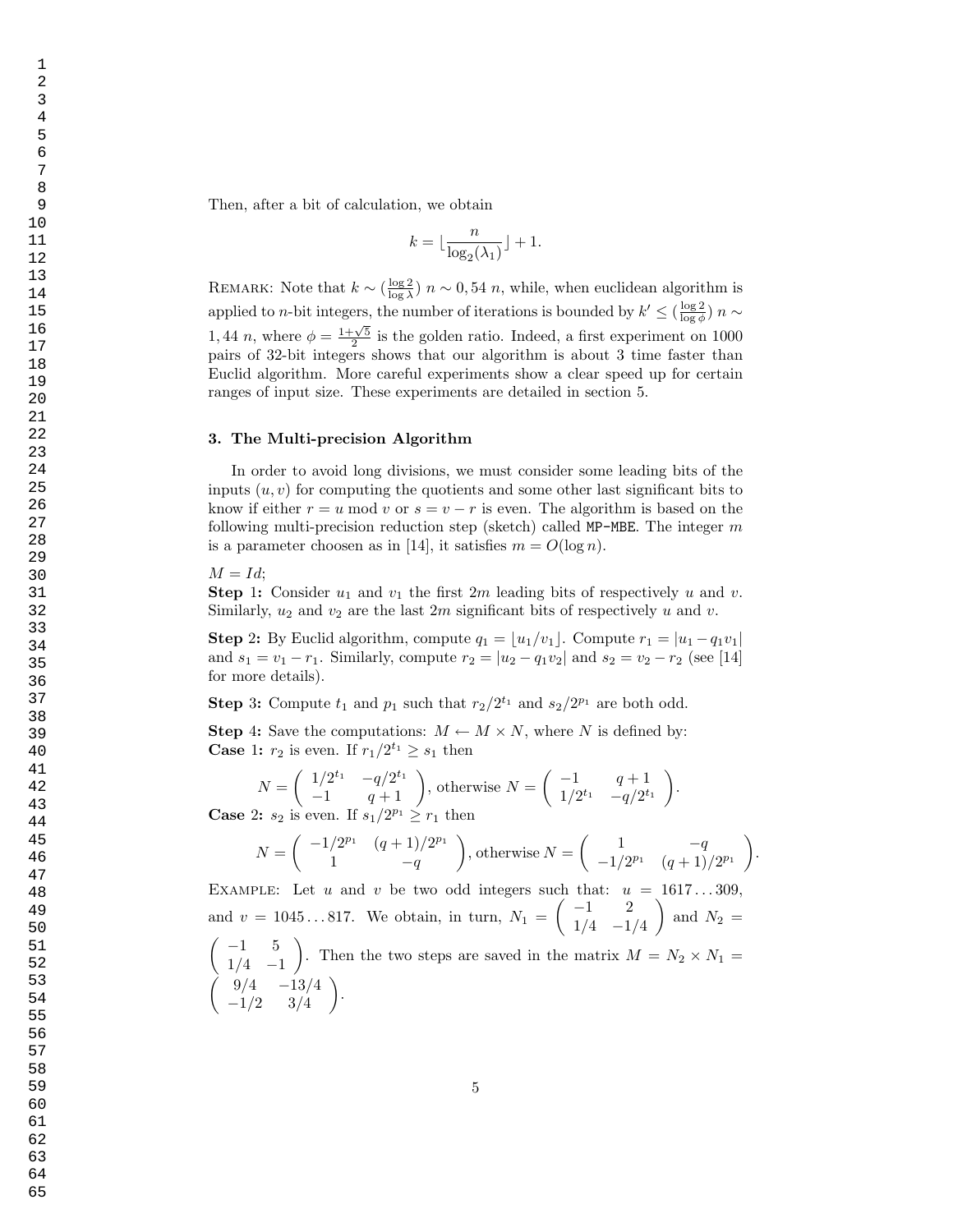# 4. The Parallel Algorithm:

A parallel GCD algorithm can be designed based on the following Par-MBE reduction:

**Begin** (k is a parameter such that  $k = 2^m = O(n)$ ) Step 1 : (in parallel) For  $i = 1$  to n  $R[i] = v$ ,  $S[i] = v$ ;  $q_i = \lfloor (iu_1)/v_1 \rfloor$ ; (see Step 2 of MP-MBE) **For**  $i = 1$  to  $n$   $r_i = |iu - q_i v|$  and  $s_i = v - r_i$ ; (see [15]) Step 2 : **While**  $(r_i > 0$  and  $r_i$  even) **Do**  $r_i \leftarrow r_i/2$ ; If  $(r_i < 2v/k)$  then  $R[i] = r_i$ , in parallel. Step 3 : While  $(s_i > 0$  and  $s_i$  even) Do  $s_i \leftarrow s_i/2$ ; If  $(s_i < 2v/k)$  then  $S[i] = s_i$ , in parallel. Step 4 :  $r = \min \{R[i]\}; s = \min \{S[i]\}; \text{ in } O(1) \text{ parallel time};$ If  $r \geq s$  Return  $(r, s)$  Else Return  $(s, r)$ .

End.

#### 4.1. Complexity Analysis

The complexity analysis of the parallel GCD algorithm based on Par-MBE reduction is similar to that of Par-ILE in [15]. We compute in turn  $q_i$ ,  $r_i = |iu - q_i v|$ ,  $s_i = v - r_i$  and test if  $r_i < 2v/k$  or  $s_i = v - r_i < 2v/k$  to select the index i. Note that there is no write concurrency. Recall that  $k = 2^m$  is a parameter. All these computations can be done in  $O(1)$  time with  $O(n2^{2m}) + O(n \log \log n)$  processors. Indeed, precomputed table lookup can be used for multiplying two m-bit numbers in constant time with  $O(n2^{2m})$  processors in CRCW PRAM model, providing that  $m = O(\log n)$  (see [15, 16]).

Precomputed table lookup of size  $O(m2^{2m})$  can be carried out in  $O(\log m)$  time with  $O(M(m)2^{2m})$  processors, where  $M(m) = m \log m \log \log m$  (see [16] or [3] for more details). The computation of  $r_i = |iu-q_i v|$  and  $s_i = v-r_i$  require only two products iu and  $q_i v$  with the selected index i. Thus the reduction Par-MBE can be computed in parallel in  $O(1)$  time with:

$$
O(n2^{2m}) + O(n \log \log n) = O(n2^{2m})
$$
 processors.

Par-MBE reduces the size of the smallest input v by at least  $m - 1$  bits. Hence the GCD algorithm based on Par-MBE runs in  $O(n/m)$  iterations. For m  $= 1/2 \epsilon \log n$ ,  $(\epsilon > 0)$ , this parallel GCD algorithm matches the best previous GCD algorithms in  $O_{\epsilon}(n/\log n)$  time using only  $n^{1+\epsilon}$  processors on a CRCW PRAM.

# 5. Experimental Sequential Implementation

The GNU MP Bignum Library (GMP) [4] is a highly optimized arbitrary precision integer arithmetic library, employing advanced algorithms for many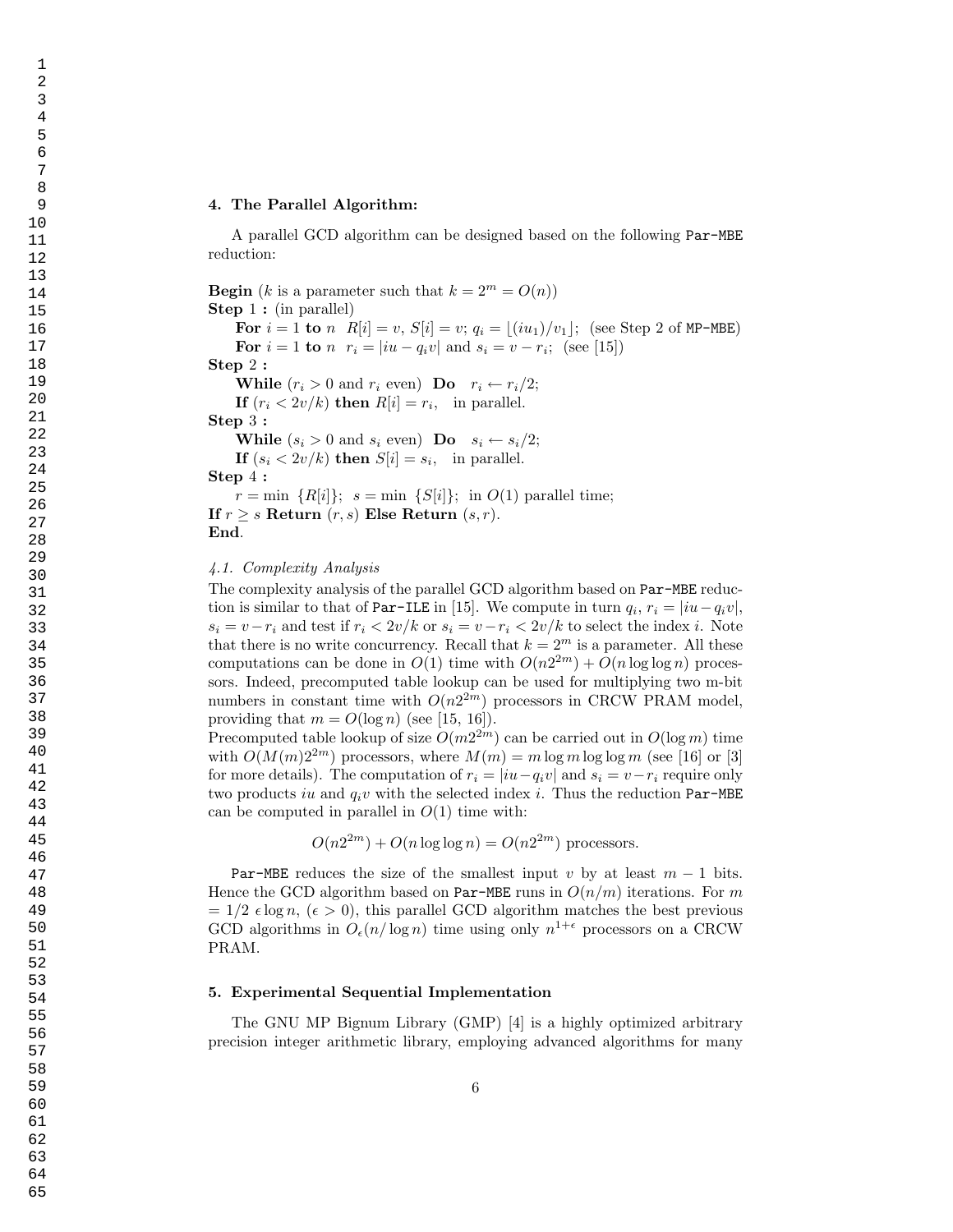integer operations, including greatest common divisor. Since its source code is freely available under the GNU public license, it is a natural environment for the development of new implementations of integer algorithms. In order to assess the performance of the MBE algorithm we decided to modify some of the low-level mpn-layer functions of GMP 4.3.1 [4, sect. 8] to use the MBE algorithm rather than the algorithms currently used by GMP. Thus we could make a head-to-head comparison of the new algorithm to the ones chosen by the GMP developers, avoiding the need to take into account differences in ancillary design issues such as integer representation and memory allocation.

This section is divided into three subsections. The first describes the three implementations of the algorithm, the second describes the actual timings of the three implementations on pseudorandomly generated input values in the appropriate range for the implementation, and the third presents some observations concerning the results.

#### 5.1. Implementation description

A GMP limb [4, sect. 3.2] is a block of bits from the base 2 representation of a nonnegative integer and is usually the same size as the architecture's word—32 bits or 64 bits. Three mpn-level functions were modified to create three separate implementations of the MBE algorithm, based on the size of the operands:

mpn\_lehmer\_gcd for multi-precision operands (more than two limbs)

 $gcd_2^1$  for double-precision operands (two limbs)

mpn\_gcd\_1 for single-precision operands (one limb)

The algorithms used by GMP in these functions are described in [4, sect. 16.3]. The binary algorithm is used for single and double-precision. Euclidean algorithm versions of mpn\_gcd\_1 and gcd\_2 were also created, so that the MBE algorithm could be compared to both the binary and Euclidean algorithm in the single and double-precision ranges.

A variant of Lehmer's algorithm [8] is used at the low end the multi-precision range, which is similar in structure to the multi-precision MBE algorithm sketched above: the function  $m p n$  lehmer god calls on  $m p n$  hgcd2 to build a  $2 \times 2$  matrix M of single-precision integers until the quotient is too large to be incorporated into the matrix, at which time the main loop of  $m p_1$ -lehmer\_gcd uses M to transform the old values of  $u$  and  $v$  to the new ones, using multi-precision integer operations. Above a certain threshold<sup>2</sup>, a sublinear algorithm  $[10]$  is used. For multiprecision input, the MBE algorithm is compared to GMP's Lehmervariant; the subquadratic algorithm is not included in the comparisons.

gcd 2 is actually accessed via the mpn lehmer gcd entry point.

Denoted GCD DC THRESHOLD in GMP 4.3.1. On the machines used for experimentation, this value is 381 limbs for i386, 361 limbs for ppc, 691 limbs for x86 64 and 242 limbs for ppc64.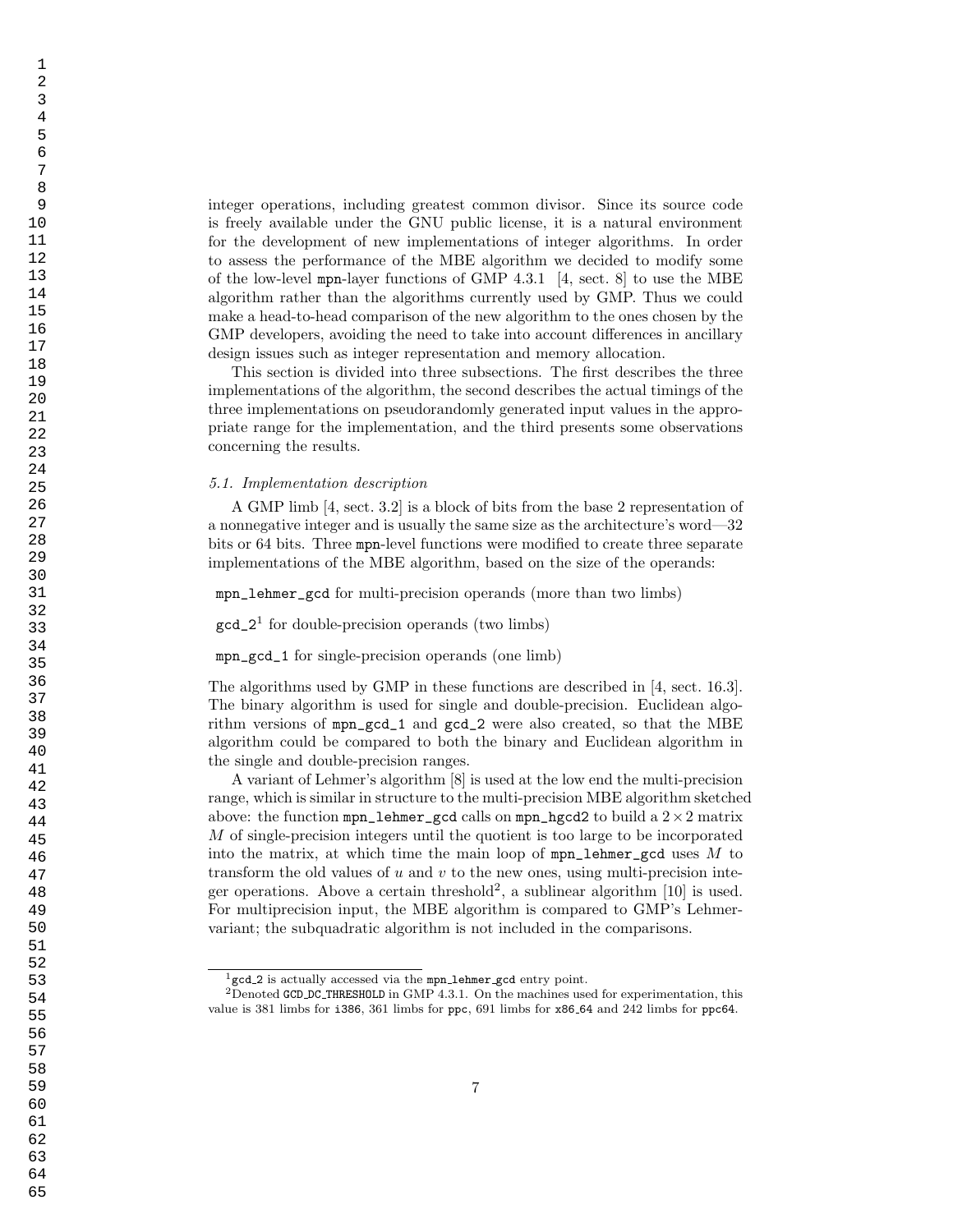#### 5.2. Timing results

The comparisons were performed on two different computer architecture families, each comprising 32-bit and 64-bit versions: the Intel architectures i386 and x86\_64, and the PowerPC architectures ppc and ppc64. Timings for the Intel architectures were done on a Mac Pro with 2 GiB of 800 MHz memory, 12 MiB of L2 cache, 1.6 GHz bus speed, and one 2.8 GHz Quad-Core Intel Xeon processor, under OS X 10.5.8. Timings for the PowerPC architectures were done on a Power Mac G5 with 2 GiB of PC3200U-30330 memory, 512 KiB L2 cache, 600 MHz bus speed, and a 1.8 GHz PowerPC G5 (3.0) processor, under OS X 10.4.11.

One important difference between these two processors is that the Enhanced Core 2 microarchitecture of the Xeon processor directly supports integer remainder [6] while the PowerPC architecture has an integer division instruction that returns only the quotient, so that the remainder must be computed using a division, multiplication, and subtraction [12, sect. 3.3.8]. Latency for division on the Xeon processor, which computes quotient and remainder, is 12-22 clock cycles and throughput is 5-14 clock cycles [6, Appendix C.3.1], varying with the number of significant bits in the quotient, while latency and throughput for both subtraction and right shift (fundamental operations in the binary algorithm) are 1 and 0.33 cycles, respectively. According to Noble and Papadopoulos [11], it takes 6 cycles for an 64-bit integer multiplication and roughly 60 cycles for a 64 bit integer divide on a PowerMac G5 processor, giving roughly 65 cycles for the remainder operation, assuming a subtraction costs at least one cycle. Thus the remainder operation on the Xeon processor is much closer in cost to subtraction and shifting than it is on the G5.

The compiler used was the Apple, Inc. implementation of gcc version 4.0.1. GMP 4.3.1 for these machines was obtained by using MacPorts to build gmp @4.3.1\_1+universal, including object code for all four architectures. Modules from this library were statically linked into the comparison programs.

The BSD Unix system call getrusage [2] was used to query the operating system for time spent so far by the process executing user (i.e., non-privileged) instructions. Times reported below are computed by taking the difference in calls to getrusage before and after execution of a batch of one thousand calls to the particular function being timed. Any memory allocation required by GMP is performed before the start time is recorded. This system call appears to have an accuracy on the order of magnitude of one microsecond, under the operating systems used on the two machines.

For single and double-precision tests, each data point for a given bit size represents average times, in nanoseconds, for one million pseudorandomly selected input pairs (grouped into 1,000 batches of 1,000 pairs). Only odd integers were selected for double-precision tests; single precision tests include even integers. The single and double-precision results are given in Figures 1 through 4.

For multiple-precision tests, each data point for a given size represents average times, in microseconds, for one batch of 1,000 pseudorandomly selected pairs. Only odd integers were selected for multi-precision tests. The multiprecision results are given in Figures 5 and 6. The columns in the table labeled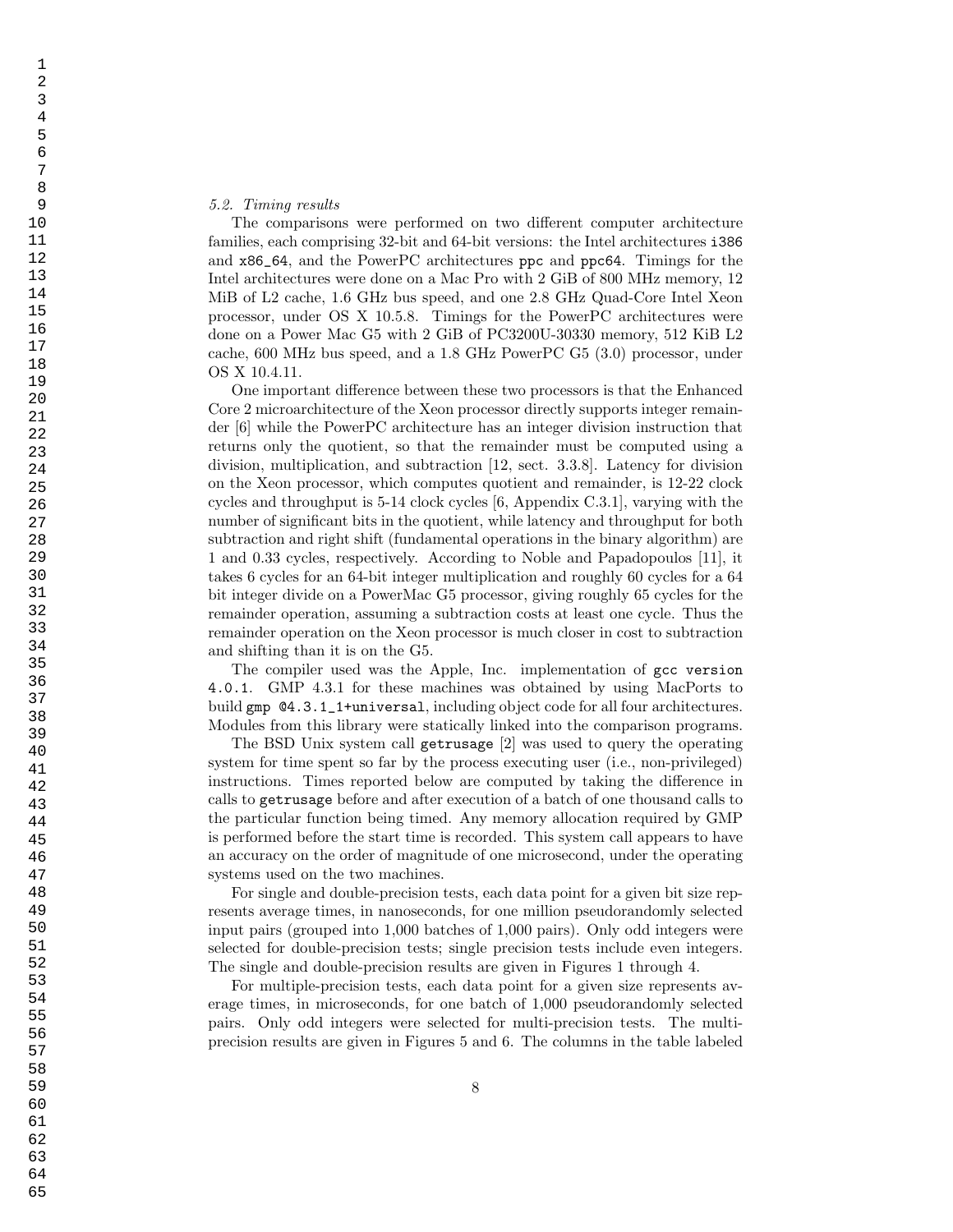

| 36 |                      |          |                   |                                                                       |            |                  | Input size |                   |            |                   |                                     |            |                  |            |
|----|----------------------|----------|-------------------|-----------------------------------------------------------------------|------------|------------------|------------|-------------------|------------|-------------------|-------------------------------------|------------|------------------|------------|
| 37 |                      |          |                   |                                                                       |            |                  |            |                   |            |                   |                                     |            |                  |            |
| 38 |                      |          |                   |                                                                       |            |                  |            |                   |            |                   |                                     |            |                  |            |
| 39 | Input size<br>(bits) |          | i386 architecture | MBE Euclid Binary MBE Euclid Binary                                   |            | ppc architecture |            | Input<br>size     |            | i386 architecture | MBE Euclid Binary MBE Euclid Binary |            | ppc architecture |            |
| 40 | 10                   | 44       | 53                | 74                                                                    | 116        | 182              | 145        | $^{\rm 22}$       | 88         | 105               | 164                                 | 232        | 353              | 289        |
| 41 | 11<br>12             | 48<br>52 | 57<br>61          | 81<br>89                                                              | 119<br>130 | 186<br>202       | 149<br>161 | 23<br>24          | 92<br>95   | 110<br>114        | 172<br>179                          | 242<br>252 | 367<br>382       | 302<br>315 |
| 42 | 13                   | 55       | 66                | 97                                                                    | 140        | 218              | 174        | 25                | 99         | 118<br>122        | 186                                 | 262<br>272 | 396              | 328        |
|    | 14<br>15             | 59<br>63 | 70<br>75          | 104<br>112                                                            | 150<br>160 | 233<br>249       | 187<br>200 | 26<br>$^{\rm 27}$ | 102<br>106 | 127               | 194<br>201                          | 282        | 411<br>425       | 341<br>353 |
| 43 | 16                   | 66       | 80                | 119                                                                   | 171        | 264              | 213        | 28                | 109        | 131               | 209                                 | 293        | 440              | 366        |
| 44 | 17                   | 70       | 84                | 127                                                                   | 181        | 279              | 225        | 29<br>30          | 113        | 135               | 216                                 | 303        | 454              | 379        |
|    | 18<br>19             | 74<br>77 | 88<br>93          | 134<br>142                                                            | 191<br>201 | 294<br>309       | 238<br>251 | 31                | 117<br>120 | 139<br>143        | 223<br>231                          | 313<br>323 | 469<br>483       | 392<br>404 |
| 45 | 20                   | 81       | 97                | 149                                                                   | 211        | 323              | 264        | 32                | 124        | 148               | 238                                 | 333        | 498              | 417        |
| 46 | 21                   | 85       | 101               | 157                                                                   | $\bf 222$  | 338              | 276        |                   |            |                   |                                     |            |                  |            |
| 47 |                      |          |                   |                                                                       |            |                  |            |                   |            |                   |                                     |            |                  |            |
| 48 |                      |          |                   | Figure 1: Times (ns) for 32-bit implementation—single precision range |            |                  |            |                   |            |                   |                                     |            |                  |            |
| 49 |                      |          |                   |                                                                       |            |                  |            |                   |            |                   |                                     |            |                  |            |
| 50 |                      |          |                   |                                                                       |            |                  |            |                   |            |                   |                                     |            |                  |            |
| 51 |                      |          |                   |                                                                       |            |                  |            |                   |            |                   |                                     |            |                  |            |
| 52 |                      |          |                   |                                                                       |            |                  |            |                   |            |                   |                                     |            |                  |            |
| 53 |                      |          |                   |                                                                       |            |                  |            |                   |            |                   |                                     |            |                  |            |
| 54 |                      |          |                   |                                                                       |            |                  |            |                   |            |                   |                                     |            |                  |            |
| 55 |                      |          |                   |                                                                       |            |                  |            |                   |            |                   |                                     |            |                  |            |
| 56 |                      |          |                   |                                                                       |            |                  |            |                   |            |                   |                                     |            |                  |            |
| 57 |                      |          |                   |                                                                       |            |                  |            |                   |            |                   |                                     |            |                  |            |
| 58 |                      |          |                   |                                                                       |            |                  |            |                   |            |                   |                                     |            |                  |            |
| 59 |                      |          |                   |                                                                       |            |                  | 9          |                   |            |                   |                                     |            |                  |            |
| 60 |                      |          |                   |                                                                       |            |                  |            |                   |            |                   |                                     |            |                  |            |
| 61 |                      |          |                   |                                                                       |            |                  |            |                   |            |                   |                                     |            |                  |            |
| 62 |                      |          |                   |                                                                       |            |                  |            |                   |            |                   |                                     |            |                  |            |
| 63 |                      |          |                   |                                                                       |            |                  |            |                   |            |                   |                                     |            |                  |            |
| 64 |                      |          |                   |                                                                       |            |                  |            |                   |            |                   |                                     |            |                  |            |
| 65 |                      |          |                   |                                                                       |            |                  |            |                   |            |                   |                                     |            |                  |            |
|    |                      |          |                   |                                                                       |            |                  |            |                   |            |                   |                                     |            |                  |            |

Figure 1: Times (ns) for 32-bit implementation—single precision range

64<br>65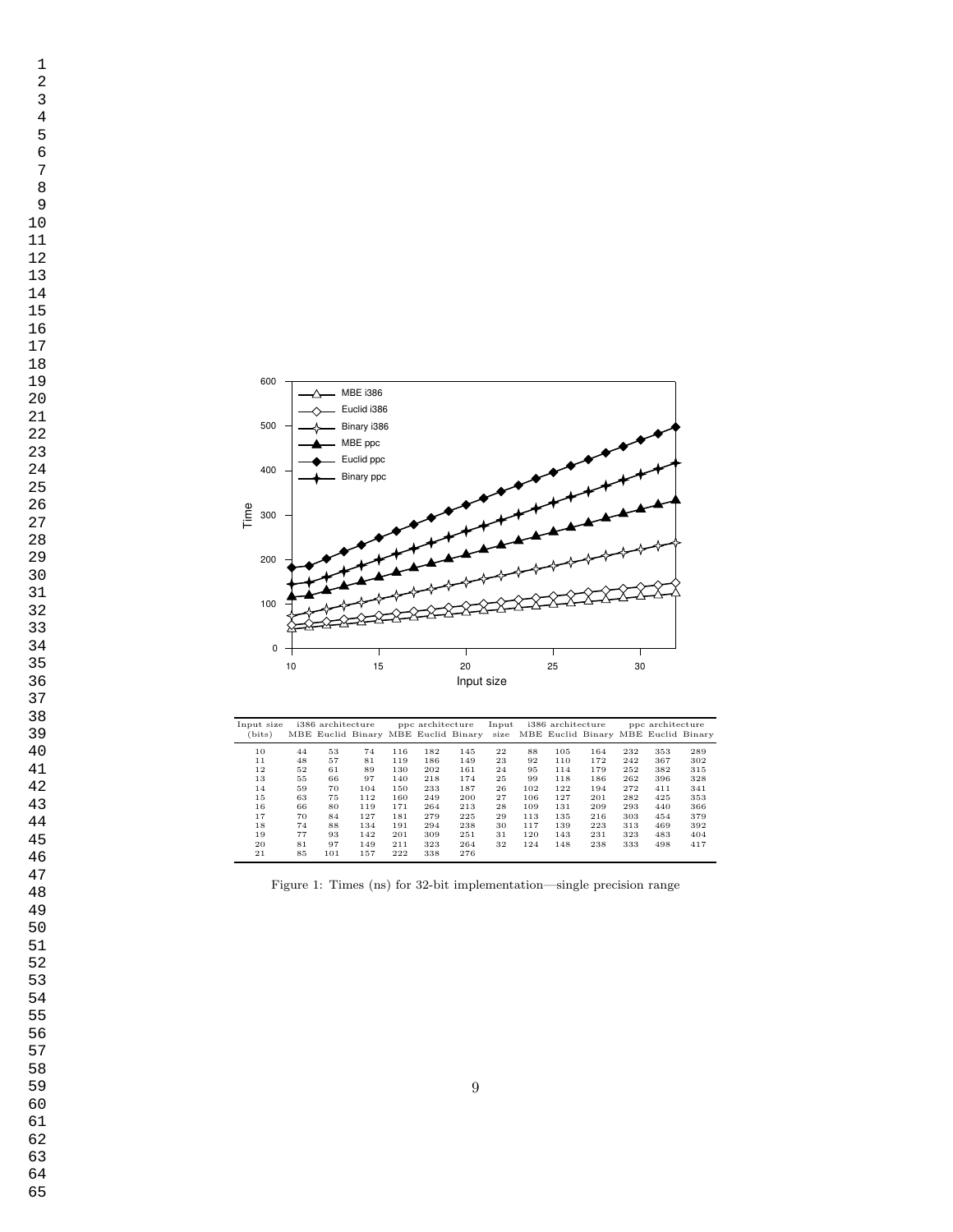

| 32       |                                          |            |                                                                       |            |            |            | Input size                                   |          |            |            |            |            |                                                           |            |
|----------|------------------------------------------|------------|-----------------------------------------------------------------------|------------|------------|------------|----------------------------------------------|----------|------------|------------|------------|------------|-----------------------------------------------------------|------------|
| 33       |                                          |            |                                                                       |            |            |            |                                              |          |            |            |            |            |                                                           |            |
| 34<br>35 | Input size x86_64 architecture<br>(bits) |            | MBE Euclid Binary MBE Euclid Binary                                   |            |            |            | ppc64 architecture Input x86_64 architecture | size     |            |            |            |            | ppc64 architecture<br>MBE Euclid Binary MBE Euclid Binary |            |
| 36       | 10                                       | 55         | 79                                                                    | 71         | 151        | 273        | 142                                          | 38       | 192        | 279        | 277        | 572        | 998                                                       | 521        |
| 37       | $1\,1$<br>$1\,2$                         | 60<br>65   | 86<br>93                                                              | 78<br>86   | 166<br>181 | 300<br>326 | 155<br>169                                   | 39<br>40 | 197<br>202 | 286<br>293 | 284<br>292 | 587<br>602 | 1,024<br>1,050                                            | 534<br>548 |
|          | 13                                       | 70         | 100                                                                   | 93         | 197        | 352        | 182                                          | 41       | 206        | 300        | 299        | 617        | 1,076                                                     | 562        |
| 38       | 14<br>$15\,$                             | 75<br>80   | 108<br>115                                                            | 101<br>108 | 212<br>227 | 378<br>404 | 196<br>209                                   | 42<br>43 | 211<br>216 | 307<br>314 | 306<br>313 | 632<br>647 | 1,102<br>1,128                                            | 575<br>589 |
| 39       | 16                                       | 85         | 122                                                                   | 116        | 242        | 430        | 223                                          | 44       | 221        | 321        | 321        | 661        | 1,154                                                     | 602        |
| 40       | $1\,7$<br>$18\,$                         | 90<br>95   | 130<br>137                                                            | 123<br>130 | 258<br>273 | 455<br>481 | 236<br>250                                   | 45<br>46 | 226<br>230 | 328<br>335 | 328<br>335 | 676<br>692 | 1,180<br>1,206                                            | 616<br>629 |
| 41       | 19                                       | 100        | 144                                                                   | 138        | 288        | 507        | 263                                          | 47       | 235        | 342        | 343        | 706        | 1,232                                                     | 643        |
|          | 20<br>21                                 | 104<br>109 | 151<br>158                                                            | 145<br>153 | 303<br>318 | 533<br>559 | 277<br>291                                   | 48<br>49 | 240<br>245 | 349<br>356 | 350<br>357 | 721<br>736 | 1,258<br>1,284                                            | 657<br>670 |
| 42       | 22                                       | 114        | 165                                                                   | 160        | 333        | 585        | 304                                          | 50       | 249        | 363        | 364        | 751        | 1,310                                                     | 683        |
| 43       | 23<br>24                                 | 119<br>124 | 172<br>179                                                            | 167<br>175 | 348<br>363 | 611<br>636 | 318<br>331                                   | 51<br>52 | 254<br>259 | 370<br>377 | 372<br>379 | 766<br>781 | 1,336<br>1,362                                            | 697<br>711 |
| 44       | 25                                       | 129        | 186                                                                   | 182        | 378        | 662        | 345                                          | 53       | 264        | 384        | 386        | 796        | 1,388                                                     | 724        |
|          | 26<br>27                                 | 134<br>139 | 193<br>201                                                            | 189<br>197 | 393<br>408 | 687<br>713 | 358<br>372                                   | 54<br>55 | 269<br>273 | 391<br>398 | 394<br>401 | 811<br>826 | 1,414<br>1,440                                            | 738<br>751 |
| 45       | 28                                       | 144        | 208                                                                   | 204        | 422        | 739        | 385                                          | 56       | 278        | 405        | 408        | 841        | 1,466                                                     | 765        |
| 46       | 29<br>30                                 | 148<br>153 | 215<br>222                                                            | 211<br>219 | 438<br>452 | 765<br>790 | 399<br>412                                   | 57<br>58 | 283<br>288 | 412<br>419 | 415<br>423 | 856<br>871 | 1,492<br>1,518                                            | 778<br>792 |
| 47       | 31                                       | 158        | 229                                                                   | 226        | 467        | 816        | 426                                          | 59       | 293        | 426        | 430        | 886        | 1,544                                                     | 806        |
|          | $^{\rm 32}$<br>33                        | 163<br>168 | 236<br>243                                                            | 233<br>240 | 482<br>497 | 842<br>868 | 440<br>453                                   | 60<br>61 | 297<br>302 | 433<br>440 | 437<br>445 | 901<br>916 | 1,570<br>1,596                                            | 819<br>833 |
| 48       | 34                                       | 173        | 250                                                                   | 248        | 512        | 894        | 467                                          | 62       | 307        | 447        | 452        | 931        | 1,622                                                     | 846        |
| 49       | 35<br>36                                 | 177<br>182 | 257<br>265                                                            | 255<br>262 | 527<br>542 | 920<br>946 | 480<br>494                                   | 63<br>64 | 312<br>317 | 454<br>461 | 459<br>467 | 945<br>960 | 1,647<br>1,673                                            | 860<br>873 |
| 50       | 37                                       | 187        | 272                                                                   | 270        | 557        | 972        | 507                                          |          |            |            |            |            |                                                           |            |
| 51       |                                          |            |                                                                       |            |            |            |                                              |          |            |            |            |            |                                                           |            |
| 52       |                                          |            | Figure 2: Times (ns) for 64-bit implementation—single precision range |            |            |            |                                              |          |            |            |            |            |                                                           |            |
| 53       |                                          |            |                                                                       |            |            |            |                                              |          |            |            |            |            |                                                           |            |
|          |                                          |            |                                                                       |            |            |            |                                              |          |            |            |            |            |                                                           |            |
| 54       |                                          |            |                                                                       |            |            |            |                                              |          |            |            |            |            |                                                           |            |
| 55       |                                          |            |                                                                       |            |            |            |                                              |          |            |            |            |            |                                                           |            |
| 56       |                                          |            |                                                                       |            |            |            |                                              |          |            |            |            |            |                                                           |            |
| 57       |                                          |            |                                                                       |            |            |            |                                              |          |            |            |            |            |                                                           |            |
| 58       |                                          |            |                                                                       |            |            |            |                                              |          |            |            |            |            |                                                           |            |
| 59       |                                          |            |                                                                       |            |            |            | 10                                           |          |            |            |            |            |                                                           |            |
| 60       |                                          |            |                                                                       |            |            |            |                                              |          |            |            |            |            |                                                           |            |
| 61       |                                          |            |                                                                       |            |            |            |                                              |          |            |            |            |            |                                                           |            |
| 62       |                                          |            |                                                                       |            |            |            |                                              |          |            |            |            |            |                                                           |            |
|          |                                          |            |                                                                       |            |            |            |                                              |          |            |            |            |            |                                                           |            |
| 63       |                                          |            |                                                                       |            |            |            |                                              |          |            |            |            |            |                                                           |            |
| 64       |                                          |            |                                                                       |            |            |            |                                              |          |            |            |            |            |                                                           |            |
| 65       |                                          |            |                                                                       |            |            |            |                                              |          |            |            |            |            |                                                           |            |

Figure 2: Times (ns) for 64-bit implementation—single precision range

 64<br>65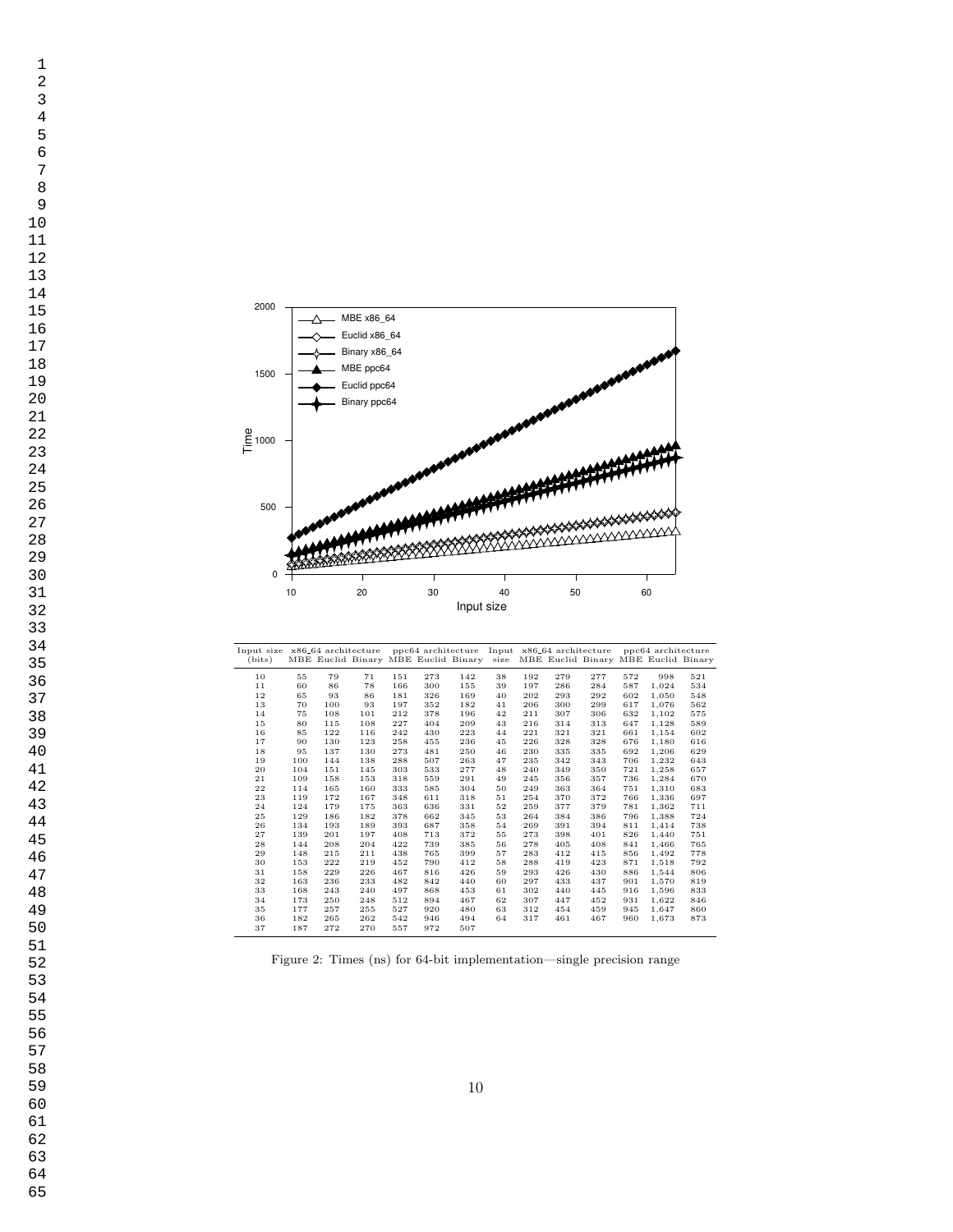

| 35 |                      |            |                                                                       |            |            |                  | Input size |               |            |                   |                                     |            |                          |            |
|----|----------------------|------------|-----------------------------------------------------------------------|------------|------------|------------------|------------|---------------|------------|-------------------|-------------------------------------|------------|--------------------------|------------|
| 36 |                      |            |                                                                       |            |            |                  |            |               |            |                   |                                     |            |                          |            |
| 37 |                      |            |                                                                       |            |            |                  |            |               |            |                   |                                     |            |                          |            |
| 38 | Input size<br>(bits) |            | i386 architecture<br>MBE Euclid Binary MBE Euclid Binary              |            |            | ppc architecture |            | Input<br>size |            | i386 architecture | MBE Euclid Binary MBE Euclid Binary |            | ppc architecture         |            |
| 39 | 33                   | 278        | 267                                                                   | 247        | 513        | 502              | 453        | 49            | 398        | 421               | 361                                 | 840        | 994                      | 729        |
| 40 | 34<br>35             | 292<br>301 | 289<br>306                                                            | 262<br>271 | 545<br>568 | 553<br>607       | 480<br>496 | 50<br>51      | 404<br>410 | 428<br>436        | 367<br>373                          | 841<br>864 | 992<br>1,000             | 732<br>732 |
| 41 | 36<br>37             | 309<br>318 | 318<br>327                                                            | 278<br>285 | 582<br>600 | 626<br>664       | 511<br>521 | 52<br>53      | 416<br>422 | 443<br>451        | 379<br>385                          | 863<br>895 | 991<br>1,036             | 733<br>768 |
|    | 38                   | 325        | 336                                                                   | 292        | 606        | 665              | 526        | 54            | 427        | 458               | 391                                 | 885        | 1,040                    | 764        |
| 42 | 39<br>40             | 333<br>340 | 344<br>352                                                            | 298<br>304 | 618<br>640 | 682<br>710       | 530<br>543 | 55<br>56      | 433<br>439 | 466<br>473        | 397<br>403                          | 920        | 1,074<br>893 1,046       | 785<br>765 |
| 43 | 41                   | 347        | 360                                                                   | 310        | 649        | 729              | 551        | 57            | 445        | 481               | 409                                 | 938        | 1,101                    | 810        |
| 44 | 42<br>43             | 354<br>361 | 367<br>375                                                            | 316<br>323 | 657<br>671 | 732<br>758       | 549<br>563 | 58<br>59      | 451<br>456 | 489<br>496        | 415<br>421                          | 938        | 1,104<br>956 1,133       | 796<br>810 |
| 45 | 44                   | 368        | 383                                                                   | 329        | 693        | 789              | 578        | 60            | 461        | 503               | 427                                 |            | 959 1,129                | 818        |
| 46 | 45<br>46             | 374<br>380 | 390<br>398                                                            | 336<br>342 | 697<br>711 | 787<br>811       | 578<br>591 | 61<br>62      | 467<br>473 | 511<br>518        | 433<br>439                          | 983        | 1,143<br>996 1,190       | 837<br>845 |
| 47 | 47<br>48             | 386<br>392 | 405<br>413                                                            | 348<br>354 | 723<br>739 | 821<br>850       | 604<br>614 | 63<br>64      | 478<br>484 | 525<br>533        | 445<br>451                          |            | 989 1,187<br>1,004 1,182 | 848<br>851 |
|    |                      |            |                                                                       |            |            |                  |            |               |            |                   |                                     |            |                          |            |
| 48 |                      |            | Figure 3: Times (ns) for 32-bit implementation—double precision range |            |            |                  |            |               |            |                   |                                     |            |                          |            |
| 49 |                      |            |                                                                       |            |            |                  |            |               |            |                   |                                     |            |                          |            |
| 50 |                      |            |                                                                       |            |            |                  |            |               |            |                   |                                     |            |                          |            |
| 51 |                      |            |                                                                       |            |            |                  |            |               |            |                   |                                     |            |                          |            |
| 52 |                      |            |                                                                       |            |            |                  |            |               |            |                   |                                     |            |                          |            |
| 53 |                      |            |                                                                       |            |            |                  |            |               |            |                   |                                     |            |                          |            |
| 54 |                      |            |                                                                       |            |            |                  |            |               |            |                   |                                     |            |                          |            |
| 55 |                      |            |                                                                       |            |            |                  |            |               |            |                   |                                     |            |                          |            |
| 56 |                      |            |                                                                       |            |            |                  |            |               |            |                   |                                     |            |                          |            |
| 57 |                      |            |                                                                       |            |            |                  |            |               |            |                   |                                     |            |                          |            |
| 58 |                      |            |                                                                       |            |            |                  |            |               |            |                   |                                     |            |                          |            |
| 59 |                      |            |                                                                       |            |            |                  |            |               |            |                   |                                     |            |                          |            |
|    |                      |            |                                                                       |            |            |                  | 11         |               |            |                   |                                     |            |                          |            |
| 60 |                      |            |                                                                       |            |            |                  |            |               |            |                   |                                     |            |                          |            |
| 61 |                      |            |                                                                       |            |            |                  |            |               |            |                   |                                     |            |                          |            |
| 62 |                      |            |                                                                       |            |            |                  |            |               |            |                   |                                     |            |                          |            |
| 63 |                      |            |                                                                       |            |            |                  |            |               |            |                   |                                     |            |                          |            |
| 64 |                      |            |                                                                       |            |            |                  |            |               |            |                   |                                     |            |                          |            |
| 65 |                      |            |                                                                       |            |            |                  |            |               |            |                   |                                     |            |                          |            |
|    |                      |            |                                                                       |            |            |                  |            |               |            |                   |                                     |            |                          |            |

Figure 3: Times (ns) for 32-bit implementation—double precision range

64<br>65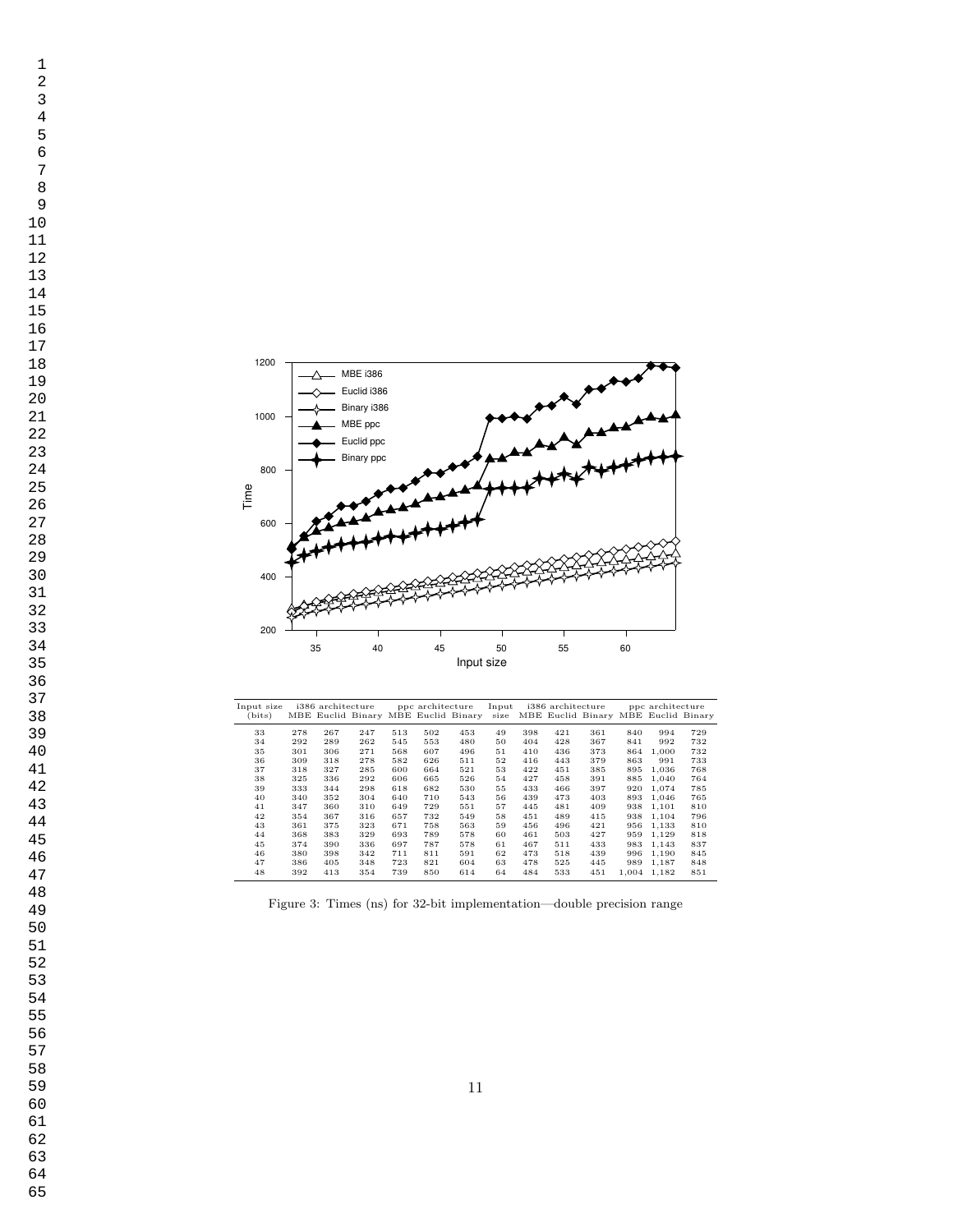

| 31 |                                                                                    |            |            |            |                |                            | Input size                                                            |            |            |                |                                          |                |                            |                |
|----|------------------------------------------------------------------------------------|------------|------------|------------|----------------|----------------------------|-----------------------------------------------------------------------|------------|------------|----------------|------------------------------------------|----------------|----------------------------|----------------|
| 32 |                                                                                    |            |            |            |                |                            |                                                                       |            |            |                |                                          |                |                            |                |
| 33 | Input size $x86.64$ architecture ppc $64$ architecture Input $x86.64$ architecture |            |            |            |                |                            |                                                                       |            |            |                |                                          |                | ppc64 architecture         |                |
| 34 | (bits)                                                                             |            |            |            |                |                            | MBE Euclid Binary MBE Euclid Binary                                   |            |            |                | size MBE Euclid Binary MBE Euclid Binary |                |                            |                |
| 35 | 65<br>66                                                                           | 511<br>526 | 507<br>531 | 485<br>497 | 1,265          | 1,159<br>1,317 1,235       | 1,258<br>1,206                                                        | 97<br>98   | 757<br>764 | 894<br>905     | 665<br>671                               |                | 2,038 2,385<br>2,071 2,417 | 1,658<br>1,665 |
| 36 | 67                                                                                 | 537        | 551        | 503        | 1,355          | 1,290                      | 1,225                                                                 | 99         | 770        | 916            | 676                                      |                | 2,081 2,444                | 1,673          |
| 37 | 68<br>69                                                                           | 546<br>555 | 566<br>579 | 510<br>516 | 1,400          | 1,378 1,336<br>1,354       | 1,251<br>1,285                                                        | 100<br>101 | 777<br>784 | 927<br>939     | 681<br>686                               |                | 2,096 2,473<br>2,100 2,491 | 1,688<br>1,694 |
| 38 | 70<br>71                                                                           | 564<br>573 | 592<br>604 | 522<br>528 | 1,428<br>1,445 | 1,397<br>1,412             | 1,290<br>1,314                                                        | 102<br>103 | 790<br>797 | 950<br>961     | 691<br>696                               | 2,125<br>2,146 | 2,520<br>2,550             | 1,696<br>1,704 |
|    | 72<br>73                                                                           | 581<br>589 | 616<br>627 | 533<br>538 | 1,492          | 1,469                      | 1,326                                                                 | 104<br>105 | 804<br>810 | 972<br>983     | 701<br>707                               | 2,190          | 2,166 2,583                | 1,727<br>1,749 |
| 39 | 74                                                                                 | 597        | 639        | 544        | 1,492<br>1,537 | 1,498<br>1,526             | 1,341<br>1,363                                                        | 106        | 817        | 994            | 712                                      | 2,192          | 2,613<br>2,628             | 1,724          |
| 40 | 75<br>76                                                                           | 605<br>613 | 650<br>661 | 549<br>555 | 1,535<br>1,537 | 1,549<br>1,573             | 1,346<br>1,353                                                        | 107<br>108 | 824<br>831 | 1,005<br>1,016 | 717<br>722                               |                | 2,223 2,664<br>2,218 2,685 | 1,754<br>1,756 |
| 41 | 77                                                                                 | 620        | 672        | 560        | 1,571          | 1,603                      | 1,373                                                                 | 109        | 837        | 1,027          | 727                                      | 2,259          | 2,723                      | 1,776          |
| 42 | 78<br>79                                                                           | 627<br>635 | 683<br>695 | 566<br>571 | 1,596          | 1,600 1,657<br>1,655       | 1,389<br>1,387                                                        | 110<br>111 | 844<br>851 | 1,038<br>1,049 | 732<br>737                               | 2,285          | 2,267 2,747<br>2,773       | 1,778<br>1,802 |
| 43 | 80<br>81                                                                           | 642<br>649 | 706        | 576        |                | 1,624 1,701                | 1,408<br>1,436                                                        | 112<br>113 | 857        | 1,060<br>1,071 | 742<br>747                               | 2,295          | 2,800                      | 1,794          |
|    | 82                                                                                 | 655        | 717<br>728 | 582<br>587 | 1,662<br>1,662 | 1,729<br>1,772             | 1,442                                                                 | 114        | 864<br>871 | 1,082          | 753                                      | 2,304          | 2,831<br>2,315 2,855       | 1,817<br>1,823 |
| 44 | 83<br>84                                                                           | 662<br>669 | 739<br>750 | 592<br>597 |                | 1,670 1,779<br>1,712 1,810 | 1,435<br>1,468                                                        | 115<br>116 | 877<br>884 | 1,093<br>1,104 | 758<br>763                               | 2,328<br>2,358 | 2,870<br>2,907             | 1,826<br>1,833 |
| 45 | 85                                                                                 | 676        | 761        | 603        |                | 1,701 1,816                | 1,442                                                                 | 117        | 891        | 1,116          | 768                                      | 2,369          | 2,937                      | 1,860          |
| 46 | 86<br>87                                                                           | 683<br>689 | 772<br>783 | 608<br>613 | 1,735<br>1,750 | 1,850<br>1,886             | 1,467<br>1,485                                                        | 118<br>119 | 897<br>904 | 1,126<br>1,138 | 773<br>778                               | 2,383<br>2,409 | 2,951<br>2,990             | 1,869<br>1,875 |
| 47 | 88                                                                                 | 696        | 794        | 618        | 1,755          | 1,906                      | 1,483                                                                 | 120        | 911        | 1,149          | 783                                      | 2,428          | 3,017                      | 1,903          |
| 48 | 89<br>90                                                                           | 703<br>709 | 805<br>816 | 623<br>629 | 1,771<br>1,808 | 1,933<br>1,971             | 1,496<br>1,518                                                        | 121<br>122 | 918<br>924 | 1,160<br>1,171 | 789<br>794                               | 2,429<br>2,461 | 3,039<br>3,080             | 1,894<br>1,919 |
|    | 91<br>92                                                                           | 716<br>723 | 827<br>838 | 634<br>639 | 1,864          | 1,821 2,002<br>2,047       | 1,522<br>1,577                                                        | 123<br>124 | 931<br>938 | 1,182<br>1,193 | 799<br>804                               | 2,491<br>2,486 | 3,124<br>3,135             | 1,954<br>1,942 |
| 49 | 93                                                                                 | 729        | 849        | 644        | 1,847          | 2,063                      | 1,546                                                                 | 125        | 944        | 1,204          | 809                                      | 2,502          | 3,160                      | 1,948          |
| 50 | 94<br>95                                                                           | 736<br>743 | 860<br>871 | 649<br>654 | 1,856<br>1,876 | 2,077<br>2,111             | 1,537<br>1,555                                                        | 126<br>127 | 951<br>958 | 1,215<br>1,226 | 814<br>819                               | 2,517<br>2,536 | 3,186<br>3,214             | 1,959<br>1,958 |
| 51 | 96                                                                                 | 749        | 882        | 659        |                | 1,931 2,159                | 1,603                                                                 | 128        | 964        | 1,237          | 824                                      |                | 2,560 3,249                | 1,978          |
| 52 |                                                                                    |            |            |            |                |                            |                                                                       |            |            |                |                                          |                |                            |                |
| 53 |                                                                                    |            |            |            |                |                            | Figure 4: Times (ns) for 64-bit implementation—double precision range |            |            |                |                                          |                |                            |                |
| 54 |                                                                                    |            |            |            |                |                            |                                                                       |            |            |                |                                          |                |                            |                |
| 55 |                                                                                    |            |            |            |                |                            |                                                                       |            |            |                |                                          |                |                            |                |
| 56 |                                                                                    |            |            |            |                |                            |                                                                       |            |            |                |                                          |                |                            |                |
| 57 |                                                                                    |            |            |            |                |                            |                                                                       |            |            |                |                                          |                |                            |                |
| 58 |                                                                                    |            |            |            |                |                            |                                                                       |            |            |                |                                          |                |                            |                |
| 59 |                                                                                    |            |            |            |                |                            | 12                                                                    |            |            |                |                                          |                |                            |                |
| 60 |                                                                                    |            |            |            |                |                            |                                                                       |            |            |                |                                          |                |                            |                |
| 61 |                                                                                    |            |            |            |                |                            |                                                                       |            |            |                |                                          |                |                            |                |
| 62 |                                                                                    |            |            |            |                |                            |                                                                       |            |            |                |                                          |                |                            |                |
| 63 |                                                                                    |            |            |            |                |                            |                                                                       |            |            |                |                                          |                |                            |                |
| 64 |                                                                                    |            |            |            |                |                            |                                                                       |            |            |                |                                          |                |                            |                |
| 65 |                                                                                    |            |            |            |                |                            |                                                                       |            |            |                |                                          |                |                            |                |

Figure 4: Times (ns) for 64-bit implementation—double precision range

 64<br>65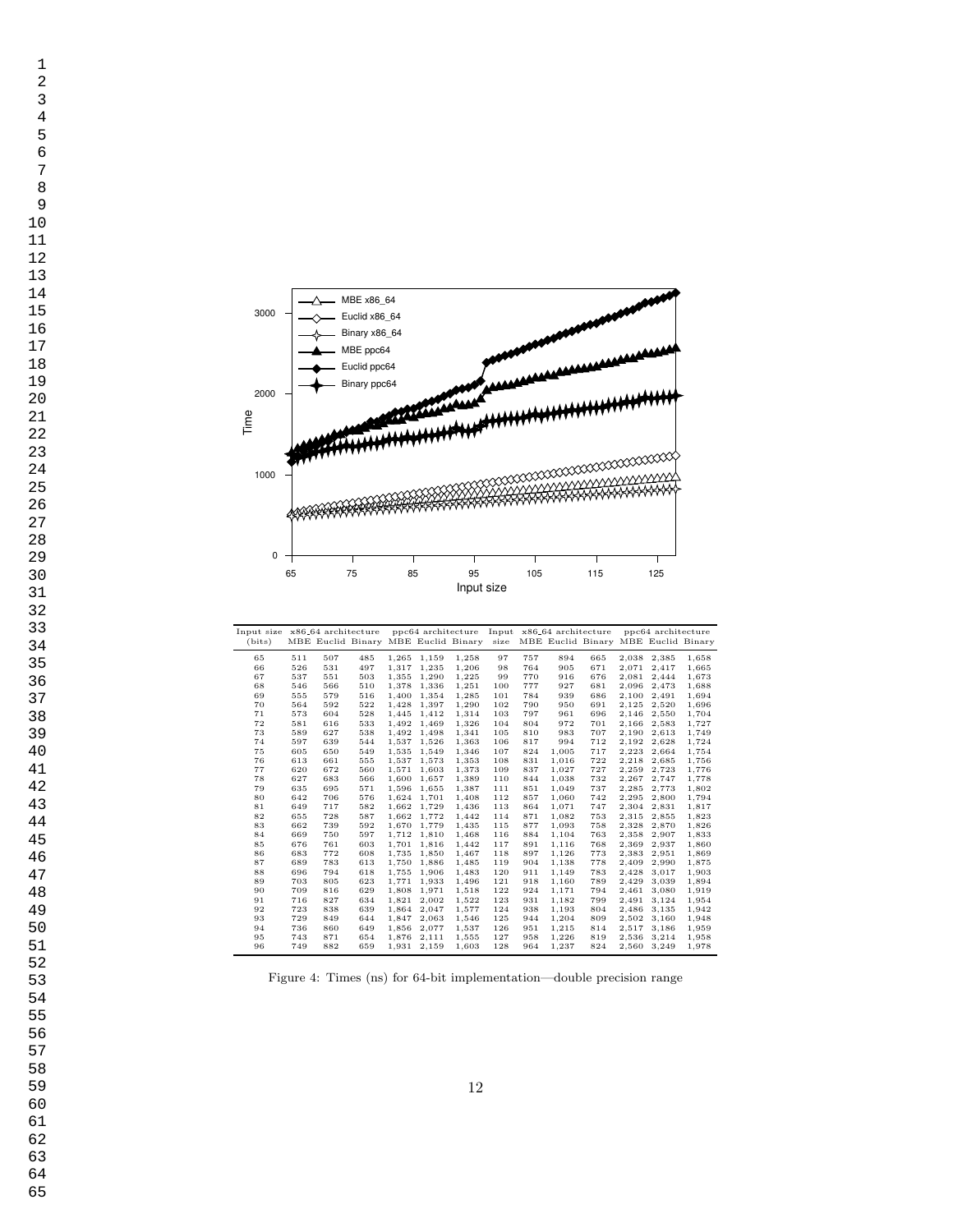Hgcd iterations refer to the average number of iterations required by the function mpn\_hgcd2 and the columns labeled Main iterations refer to the average number of iterations required by the main loop of  $mpn$ <sub>-lehmer-gcd</sub>. The graph displays the ratios of times and iteration counts for the MBE algorithm to times and iteration counts for the Lehmer variant.



| Input size |         | i386 times    |       |                                           | ppc times     |       |       | Main iterations               |       | Hgcd iterations |                            |       |  |
|------------|---------|---------------|-------|-------------------------------------------|---------------|-------|-------|-------------------------------|-------|-----------------|----------------------------|-------|--|
| (bits)     | MBE     | Lehmer Ratio  |       | MBE                                       |               |       |       | Lehmer Ratio MBE Lehmer Ratio |       |                 | MBE Lehmer Ratio           |       |  |
| 128        | 1.904   | 1.858         | 1.025 | 2.968                                     | 2.847 1.043   |       | 4     | 3                             | 1.333 | 26              | 54                         | 0.481 |  |
| 256        | 4.324   | 4.090         | 1.057 | 6.743                                     | 6.510 1.036   |       | 8     |                               | 1.143 | 61              | 125                        | 0.488 |  |
| 512        | 9.822   | 9.190         | 1.069 | 15.339                                    | 14.539 1.055  |       | 17    | 16                            | 1.063 | 140             | 286                        | 0.490 |  |
| 1.024      | 22.117  | 20.777        | 1.064 | 35.534                                    | 33.913 1.048  |       | 35    | 34                            | 1.029 | 297             | 604                        | 0.492 |  |
| 2.048      | 52.148  | 49.241 1.059  |       | 89.185                                    | 84.059 1.061  |       | 72    | 70                            | 1.029 | 608             | 1.236                      | 0.492 |  |
| 4.096      | 132.203 | 126.267 1.047 |       | 248.031                                   | 232.654 1.066 |       | 144   | 141                           | 1.021 | 1.233           | 2.506 0.492                |       |  |
| 8.192      | 377.072 | 363.095       |       | 1.038 773.362 722.300 1.071               |               |       | 289   | 284                           | 1.018 | 2.480           | 5.041 0.492                |       |  |
| 16.384     | 1.206   | 1.167         | 1.034 | 2.657                                     | 2.473         | 1.074 | 578   | 570                           | 1.014 | 4.976           | 10.109 0.492               |       |  |
| 32.768     | 4.226   | 4.082         | 1.035 | 9.760                                     | 9.061         | 1.077 | 1.158 | 1.142                         | 1.014 | 9.966           | 20.254 0.492               |       |  |
| 65.536     | 15.846  | 15.131        | 1.047 | 37.316                                    | 34.577 1.079  |       | 2.316 | 2.285                         |       | 1.014 19.950    | 40.552 0.492               |       |  |
| 131.072    | 60,500  | 58.089        |       | 1.042 145.947                             | 135.124 1.080 |       | 4.632 | 4.572                         |       | 1.013 39.917    | 81.116 0.492               |       |  |
| 262.144    | 236.105 |               |       | 227,700 1.037 577,589 534,433 1.081 9.266 |               |       |       | 9.147                         |       |                 | 1.013 79.848 162.248 0.492 |       |  |
|            |         |               |       |                                           |               |       |       |                               |       |                 |                            |       |  |

Figure 5: Times  $(\mu s)$  and iterations for 32-bit implementation—multiple precision range

#### 5.3. Observations

The MBE algorithm is a clear winner for single precision on three of the four architectures; only on the ppc64 architecture does it come in a close second to the binary algorithm. For double precision, it is better than the Euclidean algorithm but not as good as the binary algorithm on all four architectures. It seems that the level of support in hardware for integer remainder determines whether MBE or the binary algorithm is better, since the MBE algorithm clearly does a better job on the Xeon processor.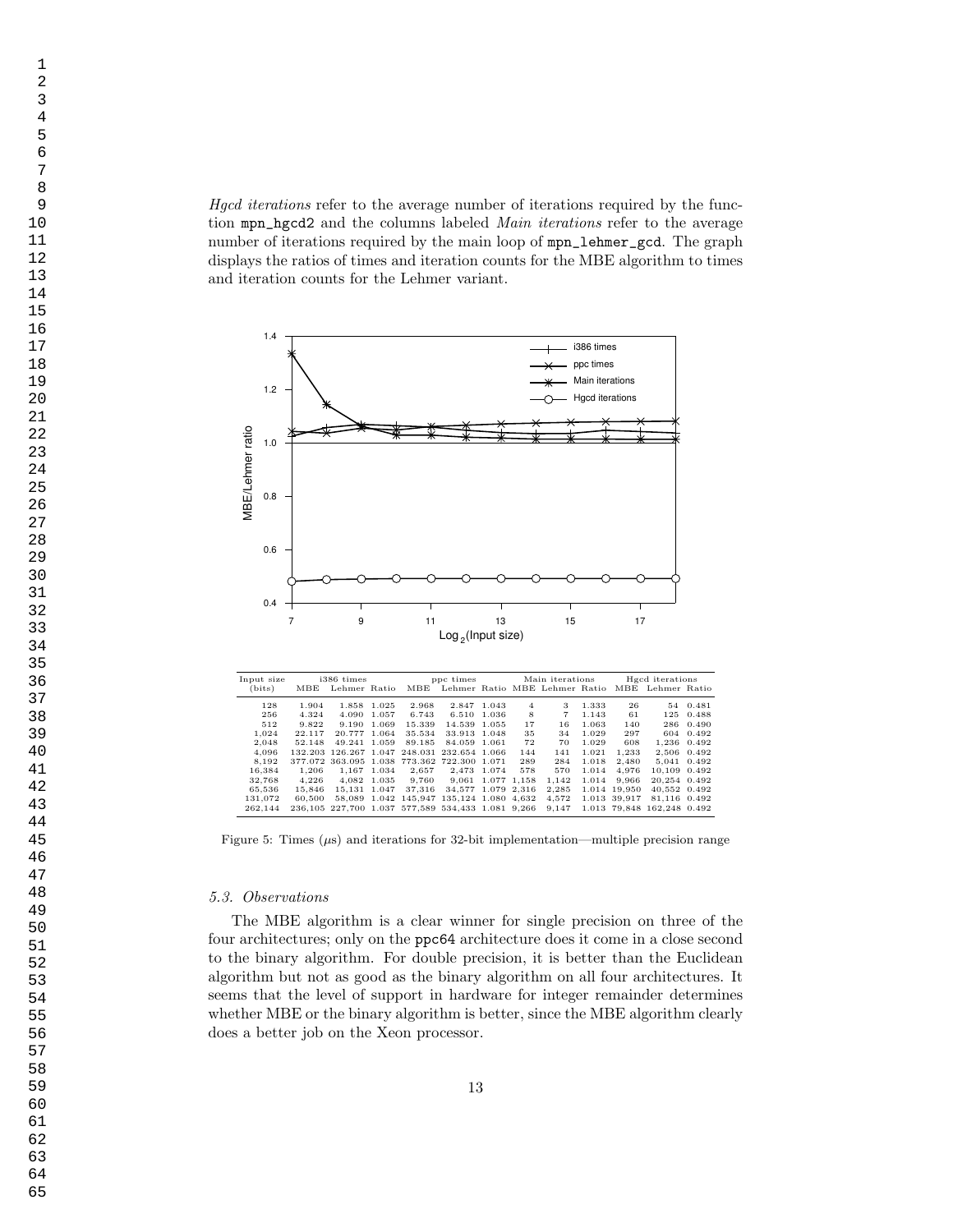

| 36 |                                                                                             |                 |                                |             |                  | $log_2$ (Input size)                                                                          |             |                |                      |                |                |                                                     |                    |
|----|---------------------------------------------------------------------------------------------|-----------------|--------------------------------|-------------|------------------|-----------------------------------------------------------------------------------------------|-------------|----------------|----------------------|----------------|----------------|-----------------------------------------------------|--------------------|
| 37 |                                                                                             |                 |                                |             |                  |                                                                                               |             |                |                      |                |                |                                                     |                    |
| 38 |                                                                                             |                 |                                |             |                  |                                                                                               |             |                |                      |                |                |                                                     |                    |
| 39 | Input size<br>(bits)                                                                        | $_{\rm MBE}$    | $x86.64$ times<br>Lehmer Ratio |             | $_{\rm MBE}$     | ppc64 times<br>Lehmer Ratio MBE Lehmer Ratio                                                  |             |                | Main iterations      |                |                | Hgcd iterations<br>MBE Lehmer Ratio                 |                    |
| 40 | 256                                                                                         | 2.900           |                                | 3.109 0.933 | 5.675            |                                                                                               | 6.206 0.914 | $\overline{4}$ | $\,$ 3               | 1.333          | 51             |                                                     | 110 0.464          |
| 41 | 512<br>1,024                                                                                | 6.336<br>13.511 | 14.366 0.940                   | 6.761 0.937 | 12.212<br>25.891 | 13.082 0.933<br>27.723 0.934                                                                  |             | 8<br>16        | $\overline{7}$<br>15 | 1.143<br>1.067 | 118<br>255     | 548                                                 | 256 0.461<br>0.465 |
|    | 2,048                                                                                       | 29.709          | 31.409 0.946                   |             | 59.592           | 61.909 0.946                                                                                  |             | 33             | 32                   | 1.031          | 543            | 1,166                                               | 0.466              |
| 42 | 4,096                                                                                       | 67.071          |                                |             |                  | 70.413 0.953 140.367 145.298 0.966                                                            |             | 67             | 66                   | 1.015          | 1,118          |                                                     | 2,405 0.465        |
| 43 | 8,192<br>16,384                                                                             | 437.674         | 441.462 0.991                  |             | 1,095            | 162.770 168.054 0.969 369.651 374.014 0.988                                                   | 1,083 1.011 | 135<br>271     | 133<br>268           | 1.015<br>1.011 | 2,263<br>4,556 | 4,861 0.466<br>9,780                                | 0.466              |
|    | 32,768                                                                                      | 1,344           | 1,296 1.037                    |             | 3,615            |                                                                                               | 3,503 1.032 | 543            | 539                  | 1.007          | 9,140          | 19,623 0.466                                        |                    |
| 44 | 65,536                                                                                      | 4,627           |                                | 4,242 1.091 | 12,995           | 12,367 1.051 1,086                                                                            |             |                | 1,079                | 1.006          | 18,306         | 39,318 0.466                                        |                    |
| 45 | 131,072                                                                                     | 16,810          | 15,342 1.096                   |             | 48,934           | 46,305 1.057 2,174                                                                            |             |                | 2,159                | 1.007          | 36,644         | 78,675 0.466                                        |                    |
|    | 262,144<br>524,288                                                                          | 64,172          |                                |             |                  | 57,511 1.116 189,389 178,917 1.059 4,348<br>249,806 226,234 1.104 746,704 704,828 1.059 8,696 |             |                | 4,320<br>8,642       | 1.006          |                | 73,309 157,395 0.466<br>1.006 146,651 314,855 0.466 |                    |
| 46 |                                                                                             |                 |                                |             |                  |                                                                                               |             |                |                      |                |                |                                                     |                    |
| 47 | Figure 6: Times ( $\mu$ s) and iterations for 64-bit implementations—multiple precision ran |                 |                                |             |                  |                                                                                               |             |                |                      |                |                |                                                     |                    |
| 48 |                                                                                             |                 |                                |             |                  |                                                                                               |             |                |                      |                |                |                                                     |                    |
| 49 |                                                                                             |                 |                                |             |                  |                                                                                               |             |                |                      |                |                |                                                     |                    |
| 50 |                                                                                             |                 |                                |             |                  |                                                                                               |             |                |                      |                |                |                                                     |                    |
| 51 |                                                                                             |                 |                                |             |                  |                                                                                               |             |                |                      |                |                |                                                     |                    |
| 52 |                                                                                             |                 |                                |             |                  |                                                                                               |             |                |                      |                |                |                                                     |                    |
| 53 |                                                                                             |                 |                                |             |                  |                                                                                               |             |                |                      |                |                |                                                     |                    |
| 54 |                                                                                             |                 |                                |             |                  |                                                                                               |             |                |                      |                |                |                                                     |                    |
| 55 |                                                                                             |                 |                                |             |                  |                                                                                               |             |                |                      |                |                |                                                     |                    |
| 56 |                                                                                             |                 |                                |             |                  |                                                                                               |             |                |                      |                |                |                                                     |                    |
| 57 |                                                                                             |                 |                                |             |                  |                                                                                               |             |                |                      |                |                |                                                     |                    |
| 58 |                                                                                             |                 |                                |             |                  |                                                                                               |             |                |                      |                |                |                                                     |                    |
| 59 |                                                                                             |                 |                                |             |                  |                                                                                               | 14          |                |                      |                |                |                                                     |                    |
| 60 |                                                                                             |                 |                                |             |                  |                                                                                               |             |                |                      |                |                |                                                     |                    |
| 61 |                                                                                             |                 |                                |             |                  |                                                                                               |             |                |                      |                |                |                                                     |                    |
| 62 |                                                                                             |                 |                                |             |                  |                                                                                               |             |                |                      |                |                |                                                     |                    |
| 63 |                                                                                             |                 |                                |             |                  |                                                                                               |             |                |                      |                |                |                                                     |                    |
| 64 |                                                                                             |                 |                                |             |                  |                                                                                               |             |                |                      |                |                |                                                     |                    |
| 65 |                                                                                             |                 |                                |             |                  |                                                                                               |             |                |                      |                |                |                                                     |                    |
|    |                                                                                             |                 |                                |             |                  |                                                                                               |             |                |                      |                |                |                                                     |                    |

Figure 6: Times  $(\mu s)$  and iterations for 64-bit implementations—multiple precision range

64<br>65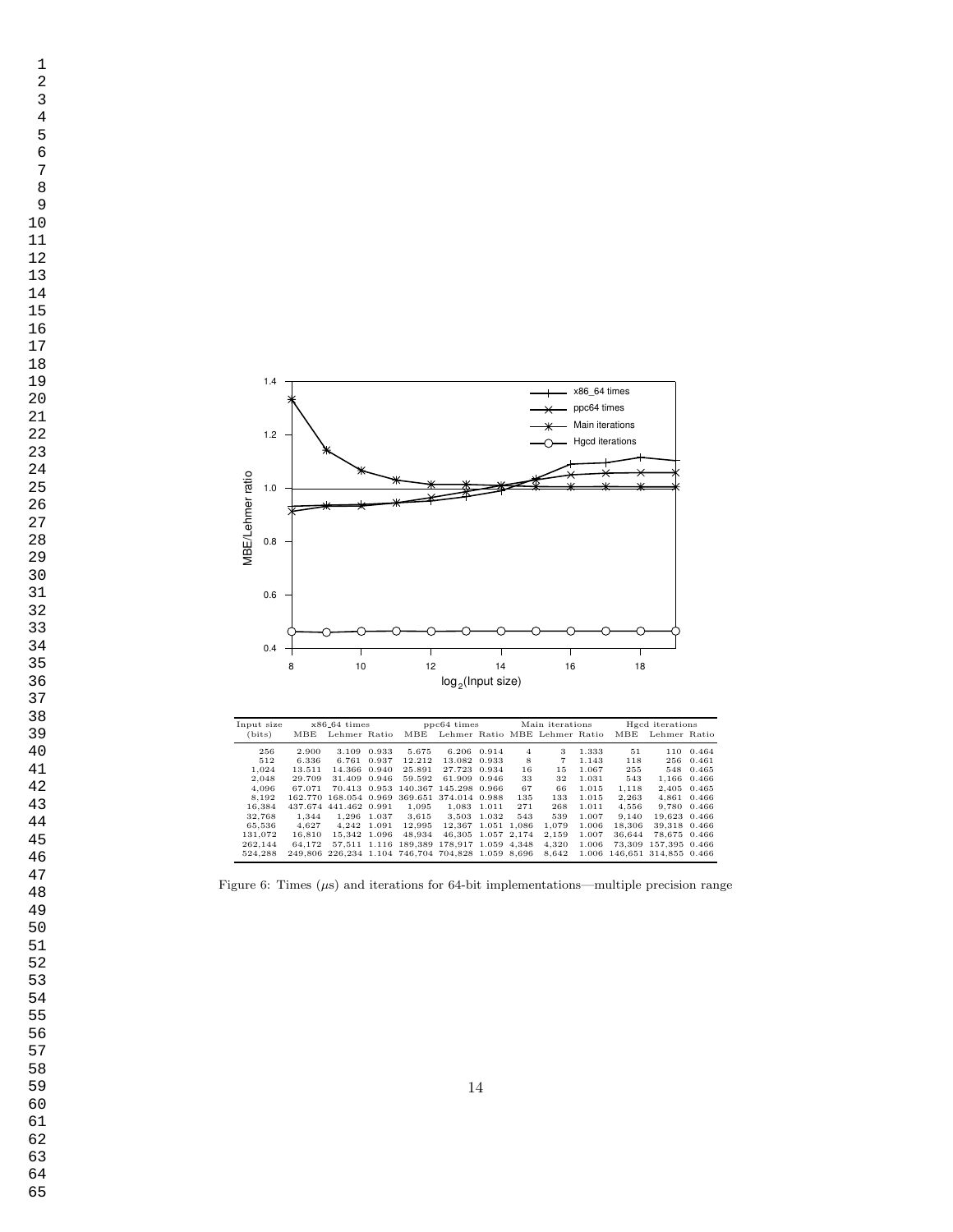For multiprecision input the MBE algorithm doesn't perform as well as the Lehmer variant on the 32-bit architectures, but is marginally better than Lehmer on the 64-bit architectures, up to 16,384 bits on the x86 64 machine and up to 8,192 bits on the ppc64. It is clear from the graph that MBE requires less than half of the iterations needed by the Lehmer variant in the Hgcd step.

Both GMP's version of mpn\_hgcd2 and the modified version used in the experimental implementation of MBE require several double-precision arithmetic operations per iteration to compute the  $M$  matrix, so the advantage MBE has here is significant, but the cost of the multi-precision steps in the main loop of mpn\_lehmer\_gcd dominates the overall cost, and since MBE uses slightly more of these than Lehmer, MBE becomes more expensive for larger inputs. The experimental implementation could quite probably be improved so that more double-precision Hgcd steps could be combined into fewer main loop steps, but it is doubtful that MBE will be significantly faster than the Lehmer variant currently in use in GMP 4.3.1.

# 6. Conclusion

The Mixed Binary-Euclid algorithm has a sequential time complexity of  $O(n^2)$ , so it is not competitive asymptotically. However, a parallel version of the algorithm matches the best presently known time complexity. In addition, we provided experimental evidence that it has superior performance for single precision inputs when there is good hardware support for integer division. There is also some chance that the multiprecision version would be competitive, and we have identified some ideas to improve it. One of these ideas is the use of pseudoquotients, called  $\rho$ -Euclid ([15], Section 5.1), to improve the computation of the Hgcd step.

## References

- [1] A.V. Aho, J.E. Hopcroft and J.D. Ullman, The Design and Analysis of Computer Algorithms, Addison Wesley, 1974
- [2] BSD System Calls Manual, 4th Berkeley Distribution, June 4, 1993
- [3] B. Chor and O. Goldreich, An improved parallel algorithm for integer GCD, Algorithmica, 5, 1990, 1-10
- [4] The GMP Developers, GNU MP: The GNU Multiple Precision Arithmetic Library, Edition 4.3.0, Free Software Foundation, 14 April 2009
- [5] IBM PowerPC 970FX RISC Microprocessor Users Manual, IBM Corp., Version 1.7, March 14, 2008
- [6] Intel 64 and IA-32 Architectures Optimization Reference Manual, Order Number 248966-020, Intel Corporation, November 2009